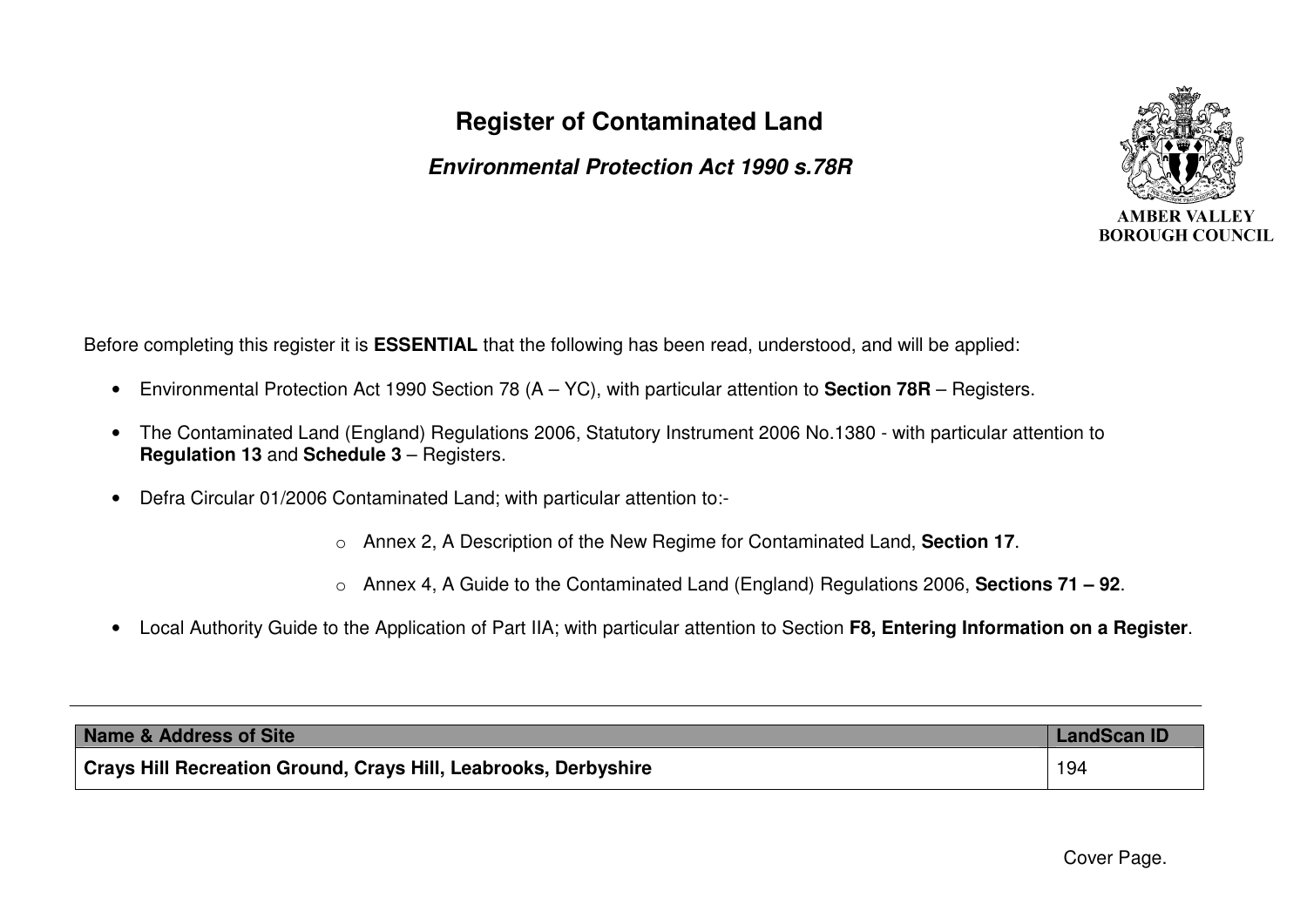#### **Legend-**

Register Section Titles

Statutory Requirement of Register

 Non-Statutory Requirement of Register (but likely Environmental Information Regulations 2004 requirement (see para 86, Annex 4 of Guide to Regulations, Circular 02/2000))**Consider This Requirement for that Particular Remediation Document Yes** Do Not Consider This Requirement for that Particular Remediation Document

| <b>Hyperlinked References</b>                        |              | Requirements                                                    |        | <b>Requirement Consideration for Document Type</b>              |           |             | Input                                |                                                                                                                                                                                                                   |                                                                                                                                                                                                  |                                 |                                                        |                                                                                                                                                                                                                                                                                                                                                         |
|------------------------------------------------------|--------------|-----------------------------------------------------------------|--------|-----------------------------------------------------------------|-----------|-------------|--------------------------------------|-------------------------------------------------------------------------------------------------------------------------------------------------------------------------------------------------------------------|--------------------------------------------------------------------------------------------------------------------------------------------------------------------------------------------------|---------------------------------|--------------------------------------------------------|---------------------------------------------------------------------------------------------------------------------------------------------------------------------------------------------------------------------------------------------------------------------------------------------------------------------------------------------------------|
| Reference                                            | Reference    | Annex 4 Information                                             | Notice | Remediation Remediation Remediation Notification<br>Declaration | Statement | of Claimed  |                                      | Insert Information or a Reference for Were the                                                                                                                                                                    |                                                                                                                                                                                                  |                                 |                                                        |                                                                                                                                                                                                                                                                                                                                                         |
|                                                      |              |                                                                 |        |                                                                 |           | Remediation |                                      |                                                                                                                                                                                                                   |                                                                                                                                                                                                  | Information is Held.            |                                                        |                                                                                                                                                                                                                                                                                                                                                         |
| Sch $3(1)(b)$<br>Sch $3(5)(a)$<br>Sch $3(7)(a)$      | $77(a)$ , 80 | Location and extent of the contaminated land                    | Yes    | Yes                                                             | Yes       | <b>Yes</b>  |                                      | Crays Hill Recreation Ground, Crays Hill,<br>Leabrooks, Derbyshire. (See Crays Hill                                                                                                                               |                                                                                                                                                                                                  |                                 |                                                        |                                                                                                                                                                                                                                                                                                                                                         |
| Sch <sub>3</sub> $(14)$ (a)                          |              |                                                                 |        |                                                                 |           |             | Determination)                       |                                                                                                                                                                                                                   |                                                                                                                                                                                                  |                                 |                                                        |                                                                                                                                                                                                                                                                                                                                                         |
|                                                      |              | <b>Address</b>                                                  | Yes    | Yes                                                             | Yes       | Yes         |                                      | Crays Hill Recreation Ground, Crays Hill,<br>Leabrooks, Derbyshire                                                                                                                                                |                                                                                                                                                                                                  |                                 |                                                        |                                                                                                                                                                                                                                                                                                                                                         |
|                                                      |              | Area in hectares                                                | Yes    | Yes                                                             | Yes       | Yes         | 2.05 hectares                        |                                                                                                                                                                                                                   |                                                                                                                                                                                                  |                                 |                                                        |                                                                                                                                                                                                                                                                                                                                                         |
|                                                      |              | Plan                                                            | Yes    | Yes                                                             | Yes       | Yes         |                                      | <b>See Crays Hill Determination</b>                                                                                                                                                                               |                                                                                                                                                                                                  |                                 |                                                        |                                                                                                                                                                                                                                                                                                                                                         |
|                                                      |              | National Grid reference                                         | Yes    | Yes                                                             | Yes       | Yes         |                                      | Site centre SK417 530                                                                                                                                                                                             |                                                                                                                                                                                                  |                                 |                                                        |                                                                                                                                                                                                                                                                                                                                                         |
| Sch <sub>3</sub> $(1)$ <sup><math>\odot</math></sup> | 77(b)        | Particulars of Significant Harm/pollution of controlled waters. | Yes    | Yes                                                             | Yes       | Yes         | Substance<br>Methane<br>(originating | Source<br>Location<br>As described<br>Schedule 1;                                                                                                                                                                 | Pathway<br>Subsurface<br>migration,                                                                                                                                                              | <b>Receptor</b><br>luman beings | Receptor<br>ocation<br>Residencies to<br>the north and | <b>Description of</b><br>Significant<br>Harm<br>Using CIRIA<br>R152, an                                                                                                                                                                                                                                                                                 |
|                                                      |              |                                                                 |        |                                                                 |           |             | from<br>landfilled<br>materials)     | The location and<br>extent of the<br>Source is knowr<br>as the Crays Hil<br>Recreation<br>Ground (Nationa<br><b>Grid Reference</b><br>or the site centr<br>SK417 530),<br>Crays Hill,<br>Leabrooks.<br>Derbyshire | o confined<br>spaces in<br>nearby<br>esidencie:<br>ia. shallow<br>made<br>ground/fil<br>material<br>Deep<br>migration<br>via coal<br>measures<br>limited b<br>the<br>resences<br>of<br>nudstones |                                 | rest of the site<br>source site<br>boundary.           | <b>unacceptable</b><br>event<br>requency, has<br>been identified<br>which satisfies<br>the conditions<br>of identifying a<br>significant<br>possibility of<br>significant<br>harm, as set<br>out in Table B<br>Chapter A, Par<br>3, for human<br>health effects.<br>particularly by<br>way of<br>explosion or<br>fire, of the<br>Statutory<br>Guidance. |
| Sch $3(1)(d)$                                        | 77(c)        | Substances detailed in Determination                            | Yes    | Yes                                                             | Yes       | Yes         | Methane (CH <sub>4</sub> )           |                                                                                                                                                                                                                   |                                                                                                                                                                                                  |                                 |                                                        |                                                                                                                                                                                                                                                                                                                                                         |
|                                                      |              | Location of land affected by escaped substances                 | Yes    | Yes                                                             | Yes       | Yes         | N/A                                  |                                                                                                                                                                                                                   |                                                                                                                                                                                                  |                                 |                                                        |                                                                                                                                                                                                                                                                                                                                                         |
| Sch $3(1)(e)$                                        | 77(d)        | Current us of the Contaminated Land                             | Yes    | Yes                                                             | Yes       | Yes         |                                      | Rough, disturbed grassland, surrounded by<br>semi-mature trees and shrubs                                                                                                                                         |                                                                                                                                                                                                  |                                 |                                                        |                                                                                                                                                                                                                                                                                                                                                         |

Cover Page.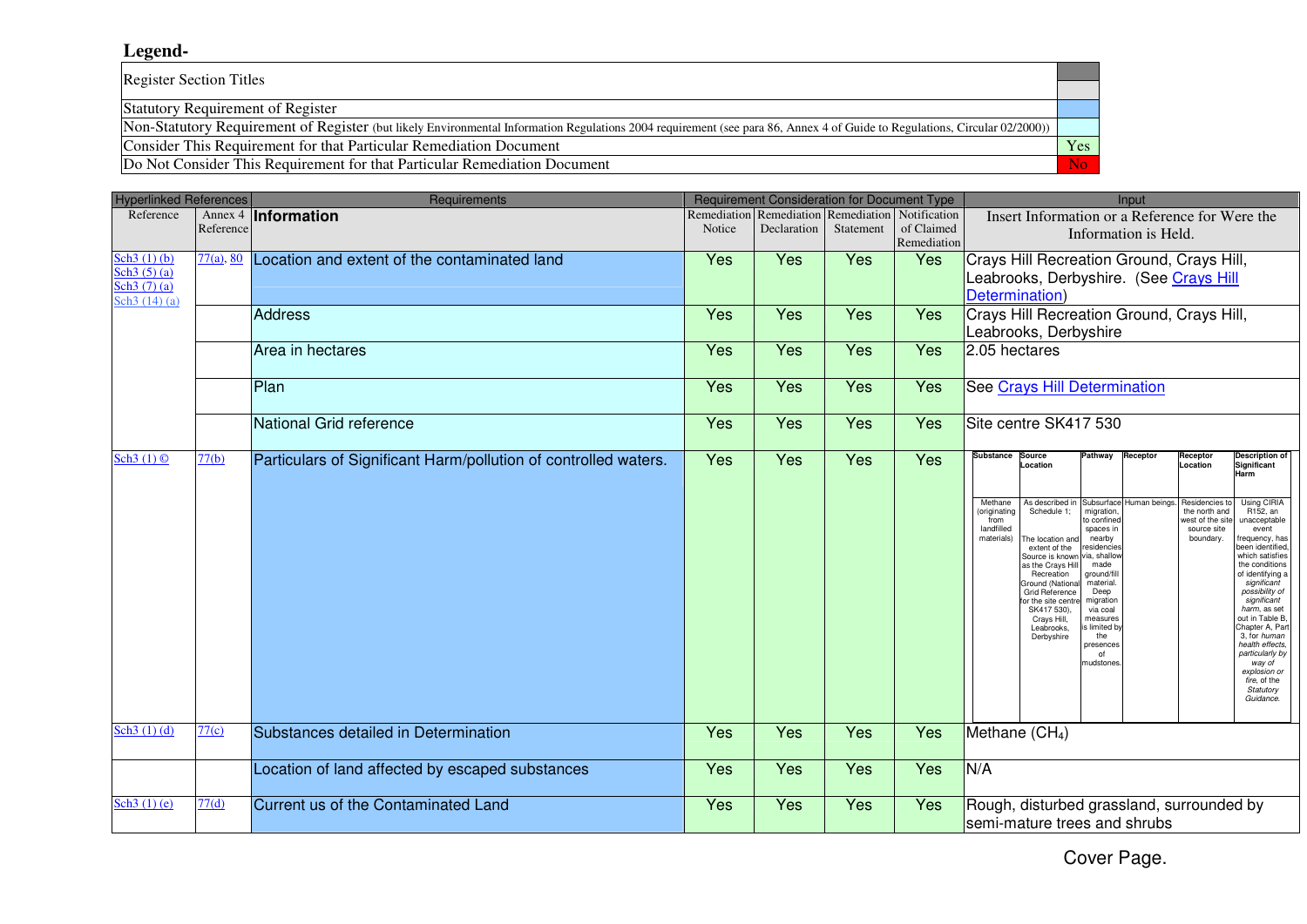| <b>Hyperlinked References</b> |       |                                                        | Requirements                                                      |                       | <b>Requirement Consideration for Document Type</b>  |           |                           | Input                                                                  |
|-------------------------------|-------|--------------------------------------------------------|-------------------------------------------------------------------|-----------------------|-----------------------------------------------------|-----------|---------------------------|------------------------------------------------------------------------|
| $S78R(1)$ (e) (f)             |       | <b>Designation of Special Sites</b>                    |                                                                   | Remediation<br>Notice | Remediation Remediation Notification<br>Declaration | Statement | of Claimed<br>Remediation | Insert Information or a Reference for Were the<br>Information is Held. |
| Sch $3(10)(a)$                | 85(a) | <b>Designation of Special Site</b>                     |                                                                   | Yes                   | Yes                                                 | Yes       | Yes                       | N/A                                                                    |
| Sch <sub>3</sub> (10) (b)     | 85(b) | Provisions by which site is designated as Special Site |                                                                   | Yes                   | Yes                                                 | Yes       | Yes                       | N/A                                                                    |
|                               |       | <b>Water pollution (Regulation</b>                     |                                                                   |                       |                                                     |           |                           |                                                                        |
|                               |       | 2(a)                                                   | Regulation $3(a)$ –<br>Wholesomeness of drinking water            | Yes                   | Yes                                                 | Yes       | Yes                       | N/A                                                                    |
|                               |       |                                                        | Regulation $3(b)$ – Surface water<br>classification criteria      | Yes                   | Yes                                                 | Yes       | Yes                       | N/A                                                                    |
|                               |       |                                                        | Regulation 3(c) - Major aquifers<br>and Schedule 1                | Yes                   | Yes                                                 | Yes       | Yes                       | N/A                                                                    |
|                               |       | Industrial                                             |                                                                   |                       |                                                     |           |                           |                                                                        |
|                               |       |                                                        | Regulation $2(b)$ – waste acid tar<br>deposit                     | Yes                   | Yes                                                 | Yes       | Yes                       | N/A                                                                    |
|                               |       |                                                        | Regulation 2 (c) (i) – oil refining                               | Yes                   | Yes                                                 | Yes       | Yes                       | N/A                                                                    |
|                               |       |                                                        | Regulation 2 (c) (ii) $-$ explosives<br>manufacture or processing | Yes                   | Yes                                                 | Yes       | Yes                       | N/A                                                                    |
|                               |       |                                                        | Regulation 2 (d) – IPC and PPC                                    | Yes                   | Yes                                                 | Yes       | Yes                       | N/A                                                                    |
|                               |       | Defence                                                |                                                                   |                       |                                                     |           |                           |                                                                        |
|                               |       |                                                        | Regulation 2 (f)                                                  | Yes                   | Yes                                                 | Yes       | Yes                       | N/A                                                                    |
|                               |       |                                                        | Regulation $2(g)$                                                 | Yes                   | Yes                                                 | Yes       | Yes                       | N/A                                                                    |
|                               |       |                                                        | Regulation 2 (h)                                                  | Yes                   | Yes                                                 | Yes       | Yes                       | N/A                                                                    |
|                               |       |                                                        | Regulation 2 (i)                                                  | Yes                   | Yes                                                 | Yes       | Yes                       | N/A                                                                    |
|                               |       |                                                        | Regulation 2 (j)                                                  | Yes                   | Yes                                                 | Yes       | Yes                       | N/A                                                                    |
|                               |       | Radioactivity                                          | Regulation 2 (k)                                                  | Yes                   | Yes                                                 | Yes       | Yes                       | N/A                                                                    |
|                               |       | <b>Adjacent Lands</b>                                  | Regulation 2 (L) (i)                                              | Yes                   | Yes                                                 | Yes       | Yes                       | N/A                                                                    |
|                               |       |                                                        | Regulation 2 (L) (il)                                             | Yes                   | Yes                                                 | Yes       | Yes                       | N/A                                                                    |
| Sch3 $(10)(c)$                | 85(c) | notice                                                 | Decision by Environment Agency to adopt a remediation             | Yes                   | <b>No</b>                                           | <b>No</b> | <b>No</b>                 | N/A                                                                    |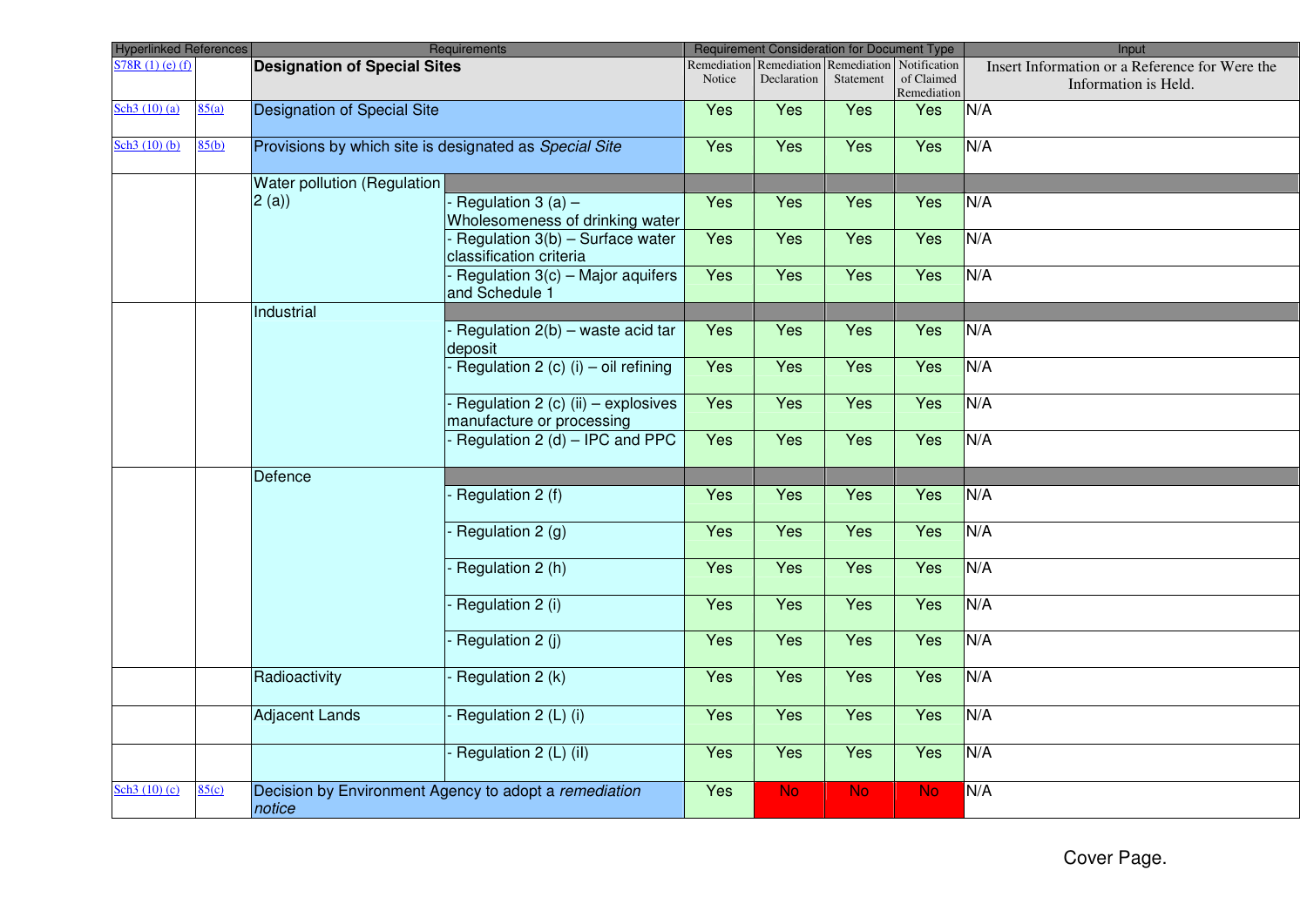| S78R(1)(g)<br>Sch <sub>3</sub> $(10)$ (d) | 85(d)     |                                                                                                         | Any notice which terminates designation as Special Site    | Yes                   | Yes                                                | Yes       | Yes                                       | N/A |                                                                        |
|-------------------------------------------|-----------|---------------------------------------------------------------------------------------------------------|------------------------------------------------------------|-----------------------|----------------------------------------------------|-----------|-------------------------------------------|-----|------------------------------------------------------------------------|
| <b>Hyperlinked References</b>             |           |                                                                                                         | Requirements                                               |                       | <b>Requirement Consideration for Document Type</b> |           |                                           |     | Input                                                                  |
| \$78R(1)(1)                               | 86        |                                                                                                         | Site specific guidance issued by the Environment Agency    | Notice                | Remediation Remediation Remediation<br>Declaration | Statement | Notification<br>of Claimed<br>Remediation |     | Insert Information or a Reference for Were the<br>Information is Held. |
| Sch $3(13)$                               | 86        | Date of guidance                                                                                        |                                                            | Yes                   | Yes                                                | Yes       | Yes                                       | N/A |                                                                        |
|                                           |           | Reference to where it is available                                                                      |                                                            | Yes                   | Yes                                                | Yes       | Yes                                       | N/A |                                                                        |
| <b>Hyperlinked References</b>             |           |                                                                                                         | Requirements                                               |                       | <b>Requirement Consideration for Document Type</b> |           |                                           |     | Input                                                                  |
| S78R(1)                                   |           | Other environmental controls                                                                            |                                                            | Remediation<br>Notice | Remediation Remediation<br>Declaration             | Statement | Notification<br>of Claimed<br>Remediation |     | Insert Information or a Reference for Were the<br>Information is Held. |
| Sch <sub>3</sub> (14)                     |           | PPC regime)                                                                                             | Any steps taken under S27 of EPA 1990 (or equivalent under | Yes                   | Yes                                                | Yes       | Yes                                       | N/A |                                                                        |
| Sch $3(15)$                               |           | Any steps taken under S59 of EPA 1990                                                                   |                                                            | Yes                   | Yes                                                | Yes       | Yes                                       | N/A |                                                                        |
| Sch3(16)                                  |           | Any consent under Chapter II of Part III of Water Resources<br>Act 1991 which has precluded remediation | Yes                                                        | <b>No</b>             | <b>No</b>                                          | <b>No</b> | N/A                                       |     |                                                                        |
| <b>Hyperlinked References</b>             |           |                                                                                                         | Requirements                                               |                       | <b>Requirement Consideration for Document Type</b> |           |                                           |     | Input                                                                  |
| S78R(1)(a)                                |           | <b>Remediation notice(s)</b>                                                                            |                                                            | Remediation<br>Notice | Remediation Remediation<br>Declaration             | Statement | Notification<br>of Claimed<br>Remediation |     | Insert Information or a Reference for Were the<br>Information is Held. |
| Sch $3(1)(a)$                             | 77(e)     | Name of person on whom the notice has been served                                                       |                                                            | Yes                   | <b>No</b>                                          | <b>No</b> | <b>No</b>                                 | N/A |                                                                        |
|                                           |           | <b>Address</b>                                                                                          |                                                            | <b>Yes</b>            | <b>No</b>                                          | No.       | <b>No</b>                                 | N/A |                                                                        |
|                                           | <u>79</u> | Type of remediation action:                                                                             |                                                            |                       |                                                    |           |                                           |     |                                                                        |
|                                           |           |                                                                                                         | Assessment action                                          | Yes                   | <b>No</b>                                          | No.       | <b>No</b>                                 | N/A |                                                                        |
|                                           |           |                                                                                                         | Remedial treatment action                                  | Yes                   | <b>No</b>                                          | <b>No</b> | <b>No</b>                                 | N/A |                                                                        |
|                                           |           |                                                                                                         | Monitoring action                                          | Yes                   | <b>No</b>                                          | <b>No</b> | <b>No</b>                                 | N/A |                                                                        |
| Sch3(1) (f)                               | 77(f)     | What each person is to do by way of remediation                                                         |                                                            | Yes                   | <b>No</b>                                          | <b>No</b> | <b>No</b>                                 | N/A |                                                                        |
| Sch $3(1)(g)$                             |           | The time periods within which they must do it                                                           |                                                            | Yes                   | <b>No</b>                                          | No.       | <b>No</b>                                 | N/A |                                                                        |
|                                           |           | The date of the notice                                                                                  |                                                            | Yes                   | <b>No</b>                                          | <b>No</b> | <b>No</b>                                 | N/A |                                                                        |
|                                           | <u>78</u> | Reference to any site                                                                                   |                                                            |                       |                                                    |           |                                           |     |                                                                        |
|                                           |           | investigation report:                                                                                   | description                                                | Yes                   | <b>No</b>                                          | No.       | <b>No</b>                                 | N/A |                                                                        |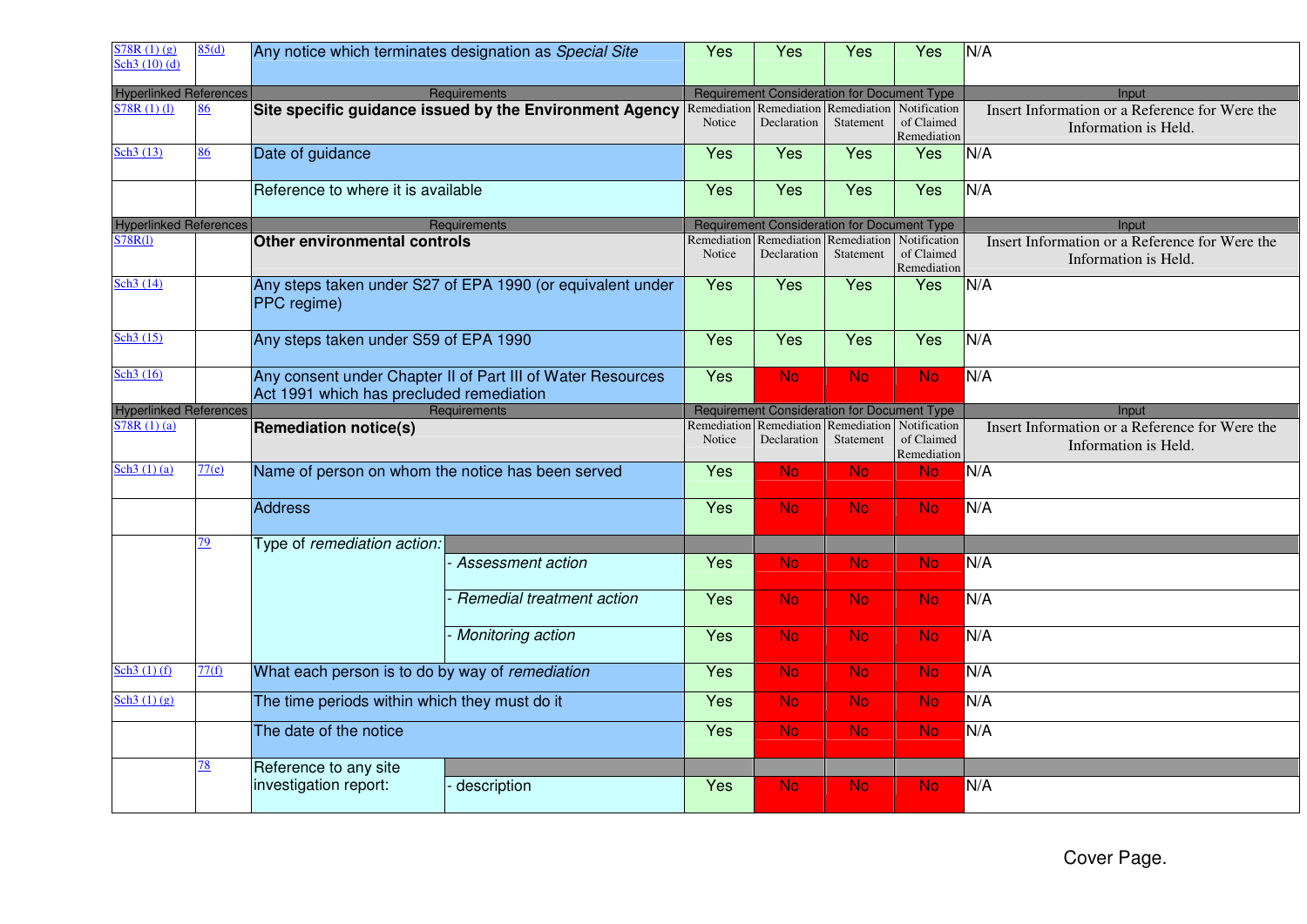|                               |                    |                                                 | date on which it was prepared                  | Yes                   | No.                                                 | No.       | <b>No</b>                                 | N/A |                                                                        |
|-------------------------------|--------------------|-------------------------------------------------|------------------------------------------------|-----------------------|-----------------------------------------------------|-----------|-------------------------------------------|-----|------------------------------------------------------------------------|
|                               |                    |                                                 | person by whom and for whom it<br>was prepared | Yes                   | <b>No</b>                                           | <b>No</b> | <b>No</b>                                 | N/A |                                                                        |
|                               |                    |                                                 | where it is available                          | Yes                   | <b>No</b>                                           | <b>No</b> | <b>No</b>                                 | N/A |                                                                        |
| <b>Hyperlinked References</b> |                    |                                                 | Requirements                                   |                       | <b>Requirement Consideration for Document Type</b>  |           |                                           |     | Input                                                                  |
| S78R(1)(b)<br>Sch $3(2)$      |                    | Appeals against remediation notices             |                                                | Notice                | Remediation Remediation Remediation<br>Declaration  | Statement | Notification<br>of Claimed<br>Remediation |     | Insert Information or a Reference for Were the<br>Information is Held. |
|                               | $\overline{87(a)}$ | Name of appellant                               |                                                | Yes                   | <b>No</b>                                           | <b>No</b> | No.                                       | N/A |                                                                        |
|                               |                    | <b>Address of appellant</b>                     |                                                | Yes                   | <b>No</b>                                           | <b>No</b> | <b>No</b>                                 | N/A |                                                                        |
|                               |                    | Date of appeal                                  |                                                | Yes                   | <b>No</b>                                           | <b>No</b> | <b>No</b>                                 | N/A |                                                                        |
|                               |                    | Grounds of appeal - see Regulation 7 and 8 (3)] |                                                | Yes                   | <b>No</b>                                           | <b>No</b> | <b>No</b>                                 | N/A |                                                                        |
| Sch $3(3)$                    | 87(b)              | Decision on appeal                              |                                                | Yes                   | <b>No</b>                                           | <b>No</b> | <b>No</b>                                 | N/A |                                                                        |
|                               | <u>88</u>          | decision of magistrates court                   |                                                | Yes                   | <b>No</b>                                           | <b>No</b> | <b>No</b>                                 | N/A |                                                                        |
|                               |                    | decision of High Court                          |                                                | Yes                   | <b>No</b>                                           | No.       | <b>No</b>                                 | N/A |                                                                        |
| <b>Hyperlinked References</b> |                    |                                                 | Requirements                                   |                       | <b>Requirement Consideration for Document Type</b>  |           |                                           |     | Input                                                                  |
| S78R(1)(k)<br>Sch $3(12)$     |                    | Convictions for non-compliance with notice      |                                                | Remediation<br>Notice | Remediation Remediation Notification<br>Declaration | Statement | of Claimed<br>Remediation                 |     | Insert Information or a Reference for Were the<br>Information is Held. |
|                               | $\overline{90}$    | Name of offender                                |                                                | Yes                   | <b>No</b>                                           | No.       | <b>No</b>                                 | N/A |                                                                        |
|                               |                    | Date of conviction                              |                                                | Yes                   | <b>No</b>                                           | <b>No</b> | <b>No</b>                                 | N/A |                                                                        |
|                               |                    | Penalty imposed                                 |                                                | Yes                   | <b>No</b>                                           | <b>No</b> | <b>No</b>                                 | N/A |                                                                        |
|                               |                    | Name of the Court                               |                                                | Yes                   | <b>No</b>                                           | <b>No</b> | <b>No</b>                                 | N/A |                                                                        |
| <b>Hyperlinked References</b> |                    |                                                 | Requirements                                   |                       | <b>Requirement Consideration for Document Type</b>  |           |                                           |     | Input                                                                  |
| S78R(1)(d)<br>Sch $3(8)$      |                    | Appeals against charging notices                |                                                | Notice                | Remediation Remediation Remediation<br>Declaration  | Statement | Notification<br>of Claimed<br>Remediation |     | Insert Information or a Reference for Were the<br>Information is Held. |
|                               | 89(a)              | Name of appellant                               |                                                | Yes                   | No.                                                 | No.       | No.                                       | N/A |                                                                        |
|                               |                    | Address of appellant                            |                                                | Yes                   | No.                                                 | No.       | <b>No</b>                                 | N/A |                                                                        |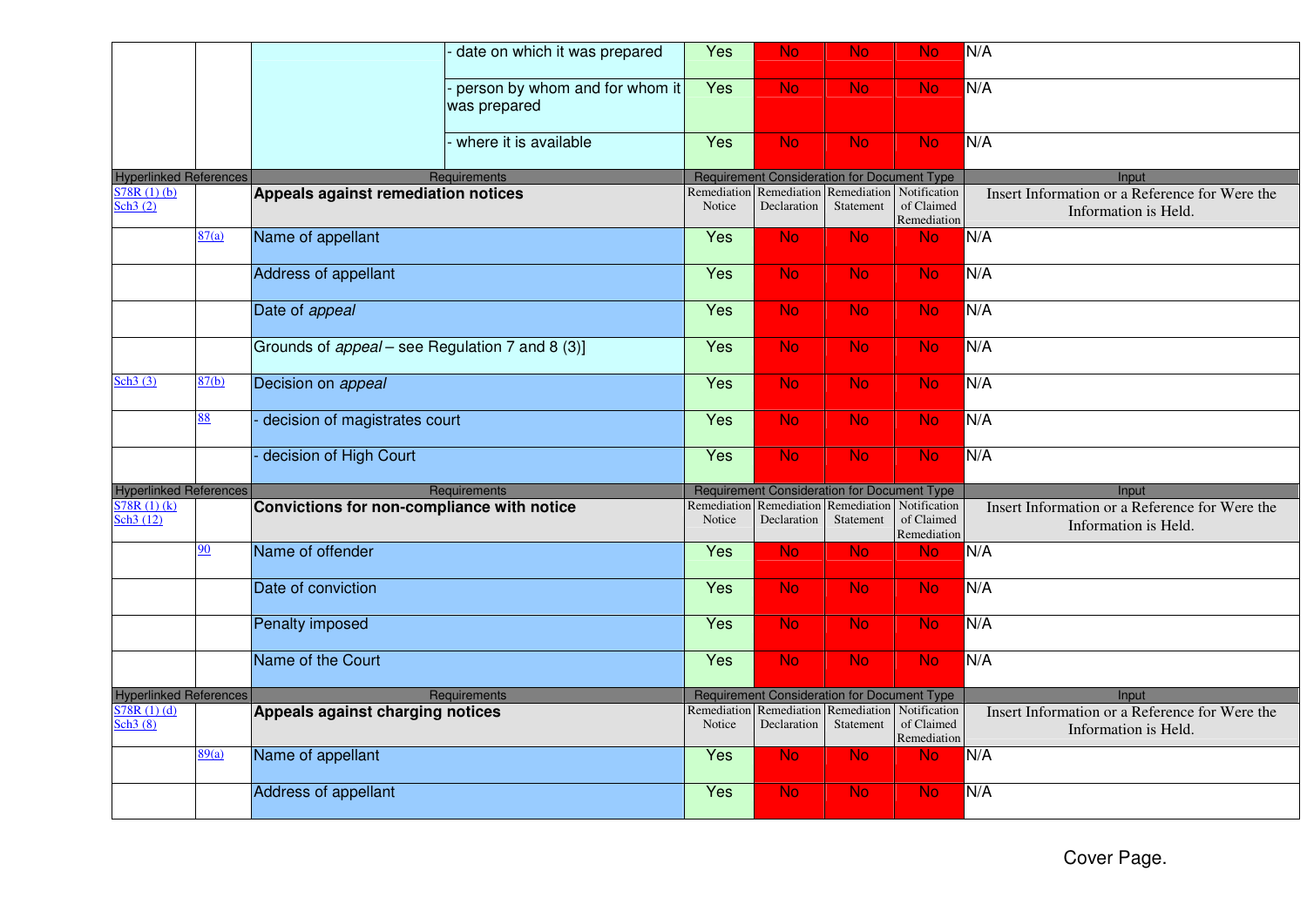|                               |       | Date of appeal                                                                                  |                                                | Yes            | <b>No</b>                                                       | <b>No</b>      | <b>No</b>                                                                                                                                                                                                                                                                      | N/A                                                                                                                                                                                  |
|-------------------------------|-------|-------------------------------------------------------------------------------------------------|------------------------------------------------|----------------|-----------------------------------------------------------------|----------------|--------------------------------------------------------------------------------------------------------------------------------------------------------------------------------------------------------------------------------------------------------------------------------|--------------------------------------------------------------------------------------------------------------------------------------------------------------------------------------|
| Sch $3(9)$                    | 89(b) | Decision on appeal                                                                              |                                                | Yes            | <b>No</b>                                                       | <b>No</b>      | <b>No</b>                                                                                                                                                                                                                                                                      | N/A                                                                                                                                                                                  |
| <b>Hyperlinked References</b> |       |                                                                                                 | Requirements                                   |                | <b>Requirement Consideration for Document Type</b>              |                |                                                                                                                                                                                                                                                                                | Input                                                                                                                                                                                |
| S78R(1)(c)                    |       | <b>Remediation declaration</b>                                                                  |                                                | Notice         | Remediation Remediation Remediation<br>Declaration              | Statement      | Notification<br>of Claimed<br>Remediation                                                                                                                                                                                                                                      | Insert Information or a Reference for Were the<br>Information is Held.                                                                                                               |
| Sch $3(4)$                    | 80    | <b>Date</b>                                                                                     |                                                | <b>No</b>      | Yes                                                             | <b>No</b>      | <b>No</b>                                                                                                                                                                                                                                                                      | N/A                                                                                                                                                                                  |
|                               | 78    | Reference to any site                                                                           |                                                |                |                                                                 |                |                                                                                                                                                                                                                                                                                |                                                                                                                                                                                      |
|                               |       | investigation report:                                                                           | description                                    | <b>No</b>      | Yes                                                             | N <sub>o</sub> | <b>No</b>                                                                                                                                                                                                                                                                      | N/A                                                                                                                                                                                  |
|                               |       |                                                                                                 | date on which it was prepared                  | <b>No</b>      | Yes                                                             | <b>No</b>      | <b>No</b>                                                                                                                                                                                                                                                                      | N/A                                                                                                                                                                                  |
|                               |       |                                                                                                 | person by whom and for whom<br>it was prepared | $\overline{N}$ | <b>Yes</b>                                                      | <b>No</b>      | <b>No</b>                                                                                                                                                                                                                                                                      | N/A                                                                                                                                                                                  |
|                               |       |                                                                                                 | where it is available                          | <b>No</b>      | Yes                                                             | <b>No</b>      | <b>No</b>                                                                                                                                                                                                                                                                      | N/A                                                                                                                                                                                  |
|                               | 80    | Reason why the Local Authority was precluded from<br>specifying a particular remediation action |                                                | <b>No</b>      | Yes                                                             | <b>No</b>      | <b>No</b>                                                                                                                                                                                                                                                                      | N/A                                                                                                                                                                                  |
| <b>Hyperlinked References</b> |       |                                                                                                 | Requirements                                   |                | <b>Requirement Consideration for Document Type</b>              |                |                                                                                                                                                                                                                                                                                | Input                                                                                                                                                                                |
| S78R(1)(c)<br>Sch $3(6)$      |       | <b>Remediation statement</b>                                                                    |                                                | Notice         | Remediation Remediation Remediation Notification<br>Declaration | Statement      | of Claimed<br>Remediation                                                                                                                                                                                                                                                      | Insert Information or a Reference for Were the<br>Information is Held.                                                                                                               |
|                               | 80    | <b>Date</b>                                                                                     |                                                |                | No.                                                             | Yes            | <b>No</b>                                                                                                                                                                                                                                                                      | 20 <sup>th</sup> June 2005 (See Crays Hill Remediation<br><b>Statement</b>                                                                                                           |
|                               |       | Reference to any site                                                                           |                                                |                |                                                                 |                |                                                                                                                                                                                                                                                                                |                                                                                                                                                                                      |
|                               |       | investigation report:                                                                           | description                                    | No.            | <b>No</b>                                                       | Yes            | <b>No</b>                                                                                                                                                                                                                                                                      | Phase I Desk Study/Spike survey<br>$\circ$<br>(February 2000) - Ground Solutions Group<br>Limited.<br>Phase II Survey (September 2000)<br>$\circ$<br>Ground Solutions Group Limited. |
|                               |       |                                                                                                 |                                                |                |                                                                 |                | Phase III Investigation (February<br>$\circ$<br>2001) - Ground Solutions Group Limited.<br>Site Characterisation, (March 2004) -<br>$\circ$<br>GeoDyne Limited.<br><b>Landfill Gas Detailed Quantitative</b><br>$\circ$<br>Risk Assessment (August 2004) -<br>GeoDyne Limited. |                                                                                                                                                                                      |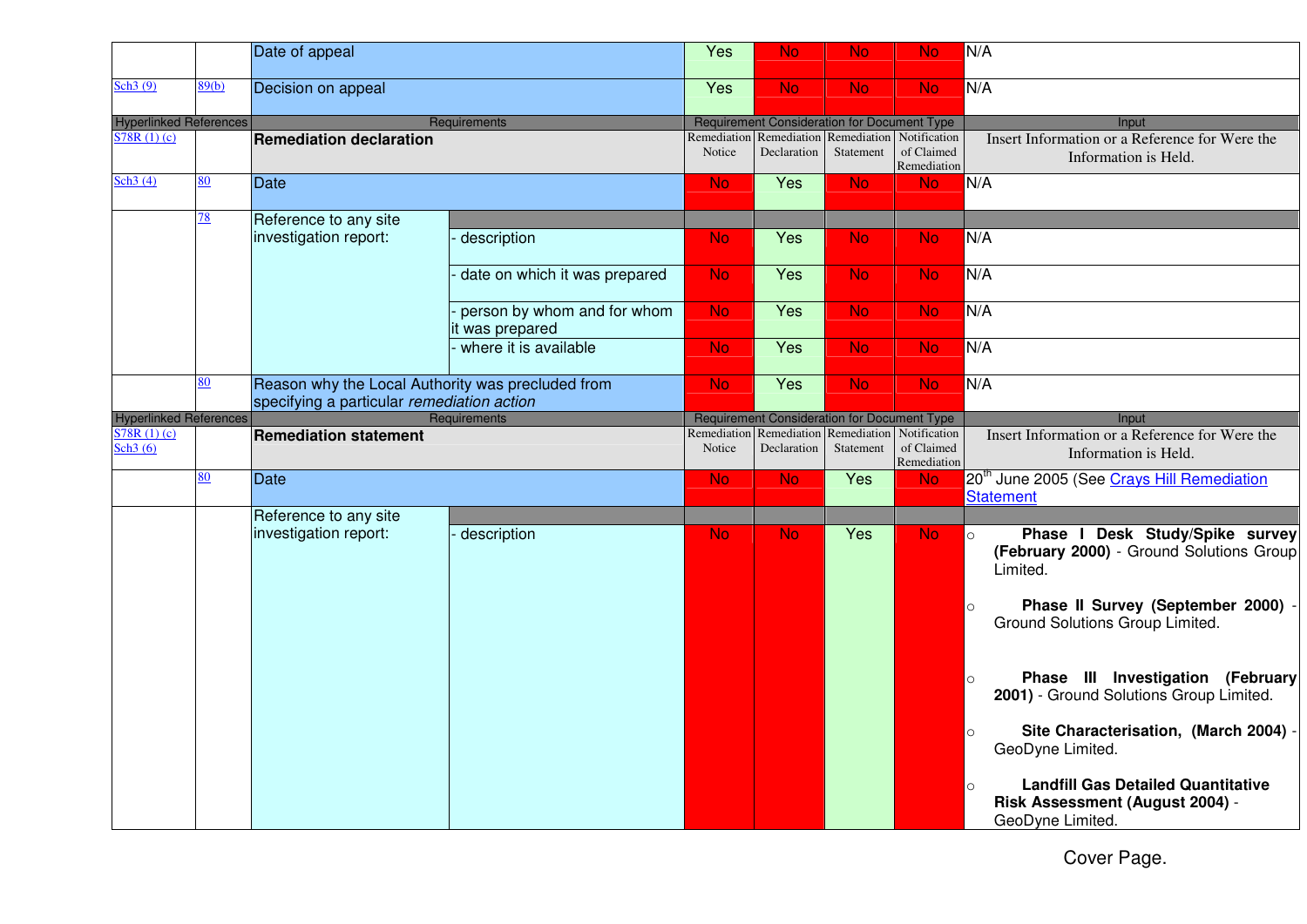|                                                |    |                                                   | date on which it was prepared                                    | <b>No</b> | <b>No</b>                                                       | Yes        | <b>No</b>                 | See Above                                                                                                                                                                                                                                                                                                                                                                                                                                                                                                                                                                                                                                                                                                                                                                                                                                                |
|------------------------------------------------|----|---------------------------------------------------|------------------------------------------------------------------|-----------|-----------------------------------------------------------------|------------|---------------------------|----------------------------------------------------------------------------------------------------------------------------------------------------------------------------------------------------------------------------------------------------------------------------------------------------------------------------------------------------------------------------------------------------------------------------------------------------------------------------------------------------------------------------------------------------------------------------------------------------------------------------------------------------------------------------------------------------------------------------------------------------------------------------------------------------------------------------------------------------------|
|                                                |    |                                                   | person by whom and for whom<br>it was prepared                   | <b>No</b> | <b>No</b>                                                       | <b>Yes</b> | <b>No</b>                 | See Above                                                                                                                                                                                                                                                                                                                                                                                                                                                                                                                                                                                                                                                                                                                                                                                                                                                |
|                                                |    |                                                   | where it is available                                            | <b>No</b> | <b>No</b>                                                       | Yes        | <b>No</b>                 | Contaminated Land Investigation Files; Folder<br>Name: Crays Hill.                                                                                                                                                                                                                                                                                                                                                                                                                                                                                                                                                                                                                                                                                                                                                                                       |
|                                                | 30 | Remediation action that has been or will be taken |                                                                  | <b>No</b> | <b>No</b>                                                       | Yes        | <b>No</b>                 | Installation of a Virtual Curtain at the site<br>$\overline{1}$ .<br>has been commissioned. The system<br>involves the installation of vent nodes along<br>the boundary of the site. The nodes will<br>intercept the migration path of the methane<br>to the nearby residencies. The nodes will<br>create a low resistance route to<br>atmosphere, and therefore significantly<br>reduce the lateral migration of methane<br>beyond the system. The Virtual Curtain will<br>effectively remove the Pathway component<br>of the Significant Pollutant Linkage.<br>A series of ten boreholes will be<br>2.<br>constructed to provide monitoring wells; five<br>monitoring wells will be sited along the base<br>of the embankment on the northern<br>boundary, with the remaining five along the<br>western boundary; monitored monthly over<br>12 months. |
|                                                |    | Timescale                                         |                                                                  | <b>No</b> | <b>No</b>                                                       | Yes        | <b>No</b>                 | 1. April 2005 and the end of June 2005.<br>2. June 2005 - June 2006.                                                                                                                                                                                                                                                                                                                                                                                                                                                                                                                                                                                                                                                                                                                                                                                     |
|                                                |    | Details of the person responsible                 |                                                                  | <b>No</b> | No.                                                             | Yes        | <b>No</b>                 | Amber Valley Borough Council.<br><b>Environmental Services.</b><br>PO Box 17.<br>Town Hall.<br>Ripley.<br>Derbyshire.<br>DE5 3TU.                                                                                                                                                                                                                                                                                                                                                                                                                                                                                                                                                                                                                                                                                                                        |
| <b>Hyperlinked References</b>                  |    |                                                   | Requirements                                                     |           | <b>Requirement Consideration for Document Type</b>              |            |                           | Input                                                                                                                                                                                                                                                                                                                                                                                                                                                                                                                                                                                                                                                                                                                                                                                                                                                    |
| $S78R(1)$ (h),<br>(i)<br>Sch <sub>3</sub> (11) |    | Notification of claimed remediation               |                                                                  | Notice    | Remediation Remediation Remediation Notification<br>Declaration | Statement  | of Claimed<br>Remediation | Insert Information or a Reference for Were the<br>Information is Held.                                                                                                                                                                                                                                                                                                                                                                                                                                                                                                                                                                                                                                                                                                                                                                                   |
|                                                | 30 |                                                   | Any notice given to the Local Authority for S78R(1)(h) or (j) 88 | Yes       | No.                                                             | No.        | <b>No</b>                 | N/A                                                                                                                                                                                                                                                                                                                                                                                                                                                                                                                                                                                                                                                                                                                                                                                                                                                      |
|                                                | 80 | Action claimed to have been taken                 |                                                                  | Yes       | <b>No</b>                                                       | <b>No</b>  | <b>No</b>                 | N/A                                                                                                                                                                                                                                                                                                                                                                                                                                                                                                                                                                                                                                                                                                                                                                                                                                                      |
|                                                |    | Timescale of action                               |                                                                  | Yes       | <b>No</b>                                                       | <b>No</b>  | <b>No</b>                 | N/A                                                                                                                                                                                                                                                                                                                                                                                                                                                                                                                                                                                                                                                                                                                                                                                                                                                      |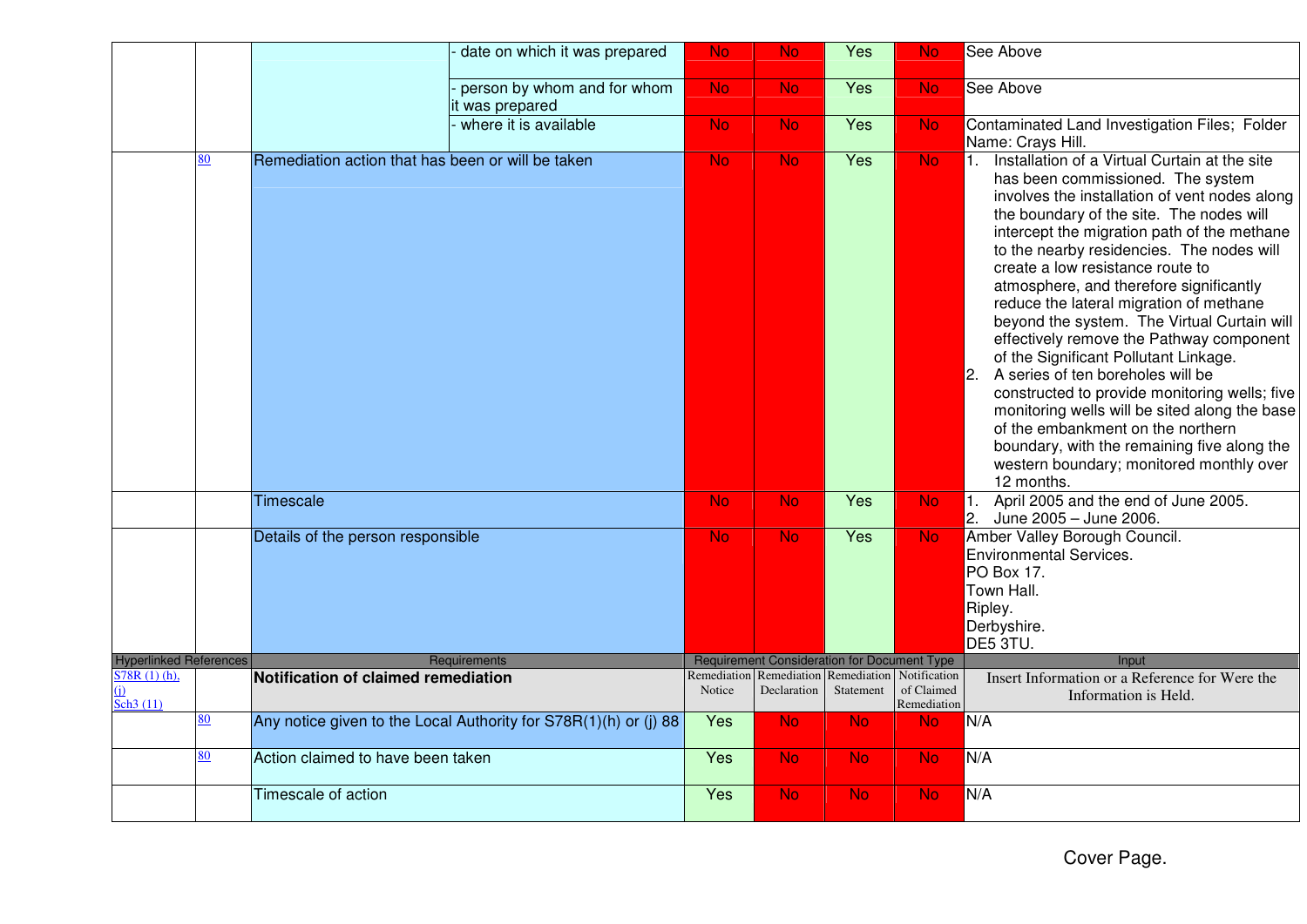|                               |    | Person who claims to have taken it                                                              |                                                                     | Yes        | <b>No</b>   | No.                                                           | No.                       | N/A                                                                    |
|-------------------------------|----|-------------------------------------------------------------------------------------------------|---------------------------------------------------------------------|------------|-------------|---------------------------------------------------------------|---------------------------|------------------------------------------------------------------------|
|                               |    | Additional material on:                                                                         |                                                                     |            |             |                                                               |                           |                                                                        |
|                               |    |                                                                                                 | what the work was intended to<br>lachieve                           | <b>Yes</b> | <b>No</b>   | <b>No</b>                                                     | No.                       | N/A                                                                    |
|                               |    |                                                                                                 | description of any appropriate<br>quality assurance procedure       | Yes        | <b>No</b>   | <b>No</b>                                                     | No.                       | N/A                                                                    |
|                               |    |                                                                                                 | description of any verification<br>measures to assess effectiveness | Yes        | <b>No</b>   | <b>No</b>                                                     | No.                       | N/A                                                                    |
| S78R(3)                       | 82 | A copy of the disclaimer in the primary legislation                                             |                                                                     | <b>Yes</b> | <b>No</b>   | <b>No</b>                                                     | No.                       | N/A                                                                    |
| <b>Hyperlinked References</b> |    |                                                                                                 | <b>Requirements</b>                                                 |            |             | Requirement Consideration for Document Type                   |                           | Input                                                                  |
| S78R(7)                       | 92 | Statement regarding the existence of confidential<br>information Any other relevant information |                                                                     | Notice     | Declaration | Remediation Remediation Remediation Notification<br>Statement | of Claimed<br>Remediation | Insert Information or a Reference for Were the<br>Information is Held. |
|                               |    |                                                                                                 |                                                                     | <b>Yes</b> | Yes         | Yes                                                           | Yes:                      | N/A                                                                    |
|                               |    |                                                                                                 |                                                                     |            |             |                                                               |                           |                                                                        |
| Hyperlinked References        |    |                                                                                                 | <b>Requirements</b>                                                 |            |             | <b>Requirement Consideration for Document Type</b>            |                           | Input                                                                  |
|                               |    | Any other relevant information                                                                  |                                                                     | Notice     | Declaration | Remediation Remediation Remediation Notification<br>Statement | of Claimed<br>Remediation | Insert Information or a Reference for Were the<br>Information is Held. |
|                               |    |                                                                                                 |                                                                     | <b>Yes</b> | Yes         | Yes                                                           | Yes                       | N/A                                                                    |

Date of Entry……..20<sup>th</sup> June 2005………Signed……………Darren Hurst………………………Position…Scientific Officer………………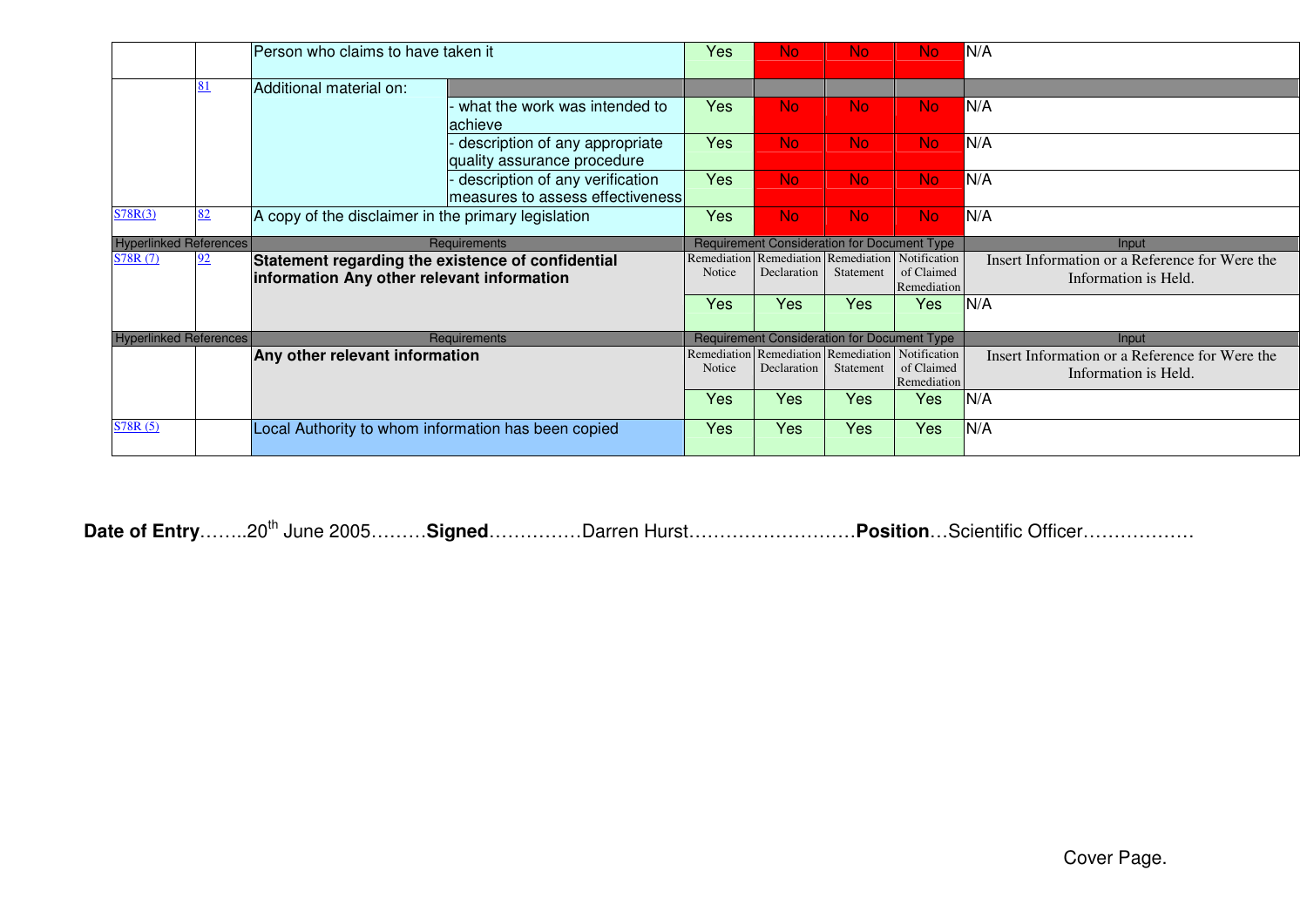# **Register of Contaminated Land Environmental Protection Act 1990 s.78R**



Before completing this register it is **ESSENTIAL** that the following has been read, understood, and will be applied:

- Environmental Protection Act 1990 Section 78 (A YC), with particular attention to **Section 78R** Registers.
- The Contaminated Land (England) Regulations 2006, Statutory Instrument 2006 No.1380 with particular attention to **Regulation 13** and **Schedule 3** – Registers.
- Defra Circular 01/2006 Contaminated Land; with particular attention to:
	- o Annex 2, A Description of the New Regime for Contaminated Land, Section 17.
	- <sup>o</sup>Annex 4, A Guide to the Contaminated Land (England) Regulations 2006, **Sections 71 92**.
- Local Authority Guide to the Application of Part IIA; with particular attention to Section **F8, Entering Information on a Register**.

| Name & Address of Site          | <b>LandScan ID</b> |
|---------------------------------|--------------------|
| Cinderhill, Kilburn, Derbyshire | 05                 |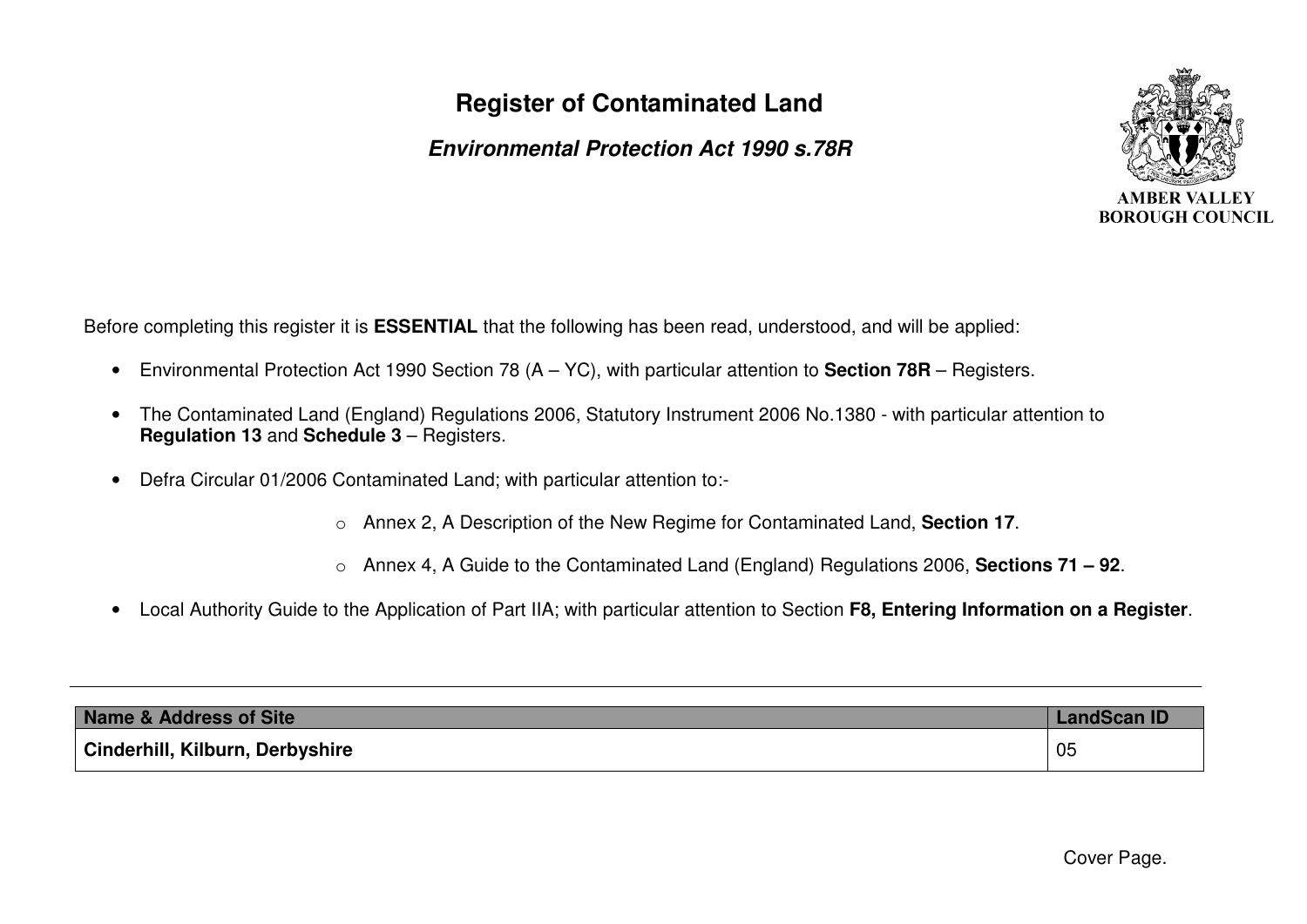### **Legend-**

| <b>Register Section Titles</b>                                                                                                                                             |     |
|----------------------------------------------------------------------------------------------------------------------------------------------------------------------------|-----|
|                                                                                                                                                                            |     |
| <b>Statutory Requirement of Register</b>                                                                                                                                   |     |
| Non-Statutory Requirement of Register (but likely Environmental Information Regulations 2004 requirement (see para 86, Annex 4 of Guide to Regulations, Circular 02/2000)) |     |
| Consider This Requirement for that Particular Remediation Document                                                                                                         | Yes |
| Do Not Consider This Requirement for that Particular Remediation Document                                                                                                  | -No |

| <b>Hyperlinked References</b>                                                     |                                 | Requirements                                 |        | <b>Requirement Consideration for Document Type</b>              |           |                           | Input                                                                                                                                                                                 |
|-----------------------------------------------------------------------------------|---------------------------------|----------------------------------------------|--------|-----------------------------------------------------------------|-----------|---------------------------|---------------------------------------------------------------------------------------------------------------------------------------------------------------------------------------|
| Reference                                                                         | Reference                       | Annex 4   Information                        | Notice | Remediation Remediation Remediation Notification<br>Declaration | Statement | of Claimed<br>Remediation | Insert Information or a Reference for Were the<br>Information is Held.                                                                                                                |
| Sch $3(1)(b)$<br>$77(a)$ , 80<br>Sch $3(5)(a)$<br>Sch $3(7)(a)$<br>Sch $3(14)(a)$ |                                 | Location and extent of the contaminated land | Yes    | Yes                                                             | Yes       | Yes                       | Cinderhill,<br>Kilburn,<br><b>Derbyshire</b><br>(see<br>Schedule 1, Figure 1) - national grid reference<br>for the centre of the site, approximately, See<br>Record of Determination. |
|                                                                                   |                                 | <b>Address</b>                               | Yes    | Yes                                                             | Yes       | Yes                       | Cinderhill, Kilburn, Derbyshire.                                                                                                                                                      |
|                                                                                   | Area in hectares<br><b>Plan</b> |                                              | Yes    | Yes                                                             | Yes       | Yes                       | $11.5$ hectares                                                                                                                                                                       |
|                                                                                   |                                 |                                              | Yes    | Yes                                                             | Yes       | Yes                       | See Record of Determination.                                                                                                                                                          |
|                                                                                   |                                 | National Grid reference                      | Yes:   | Yes                                                             | Yes       | Yes                       | SK 377470 (x437680, y34700).                                                                                                                                                          |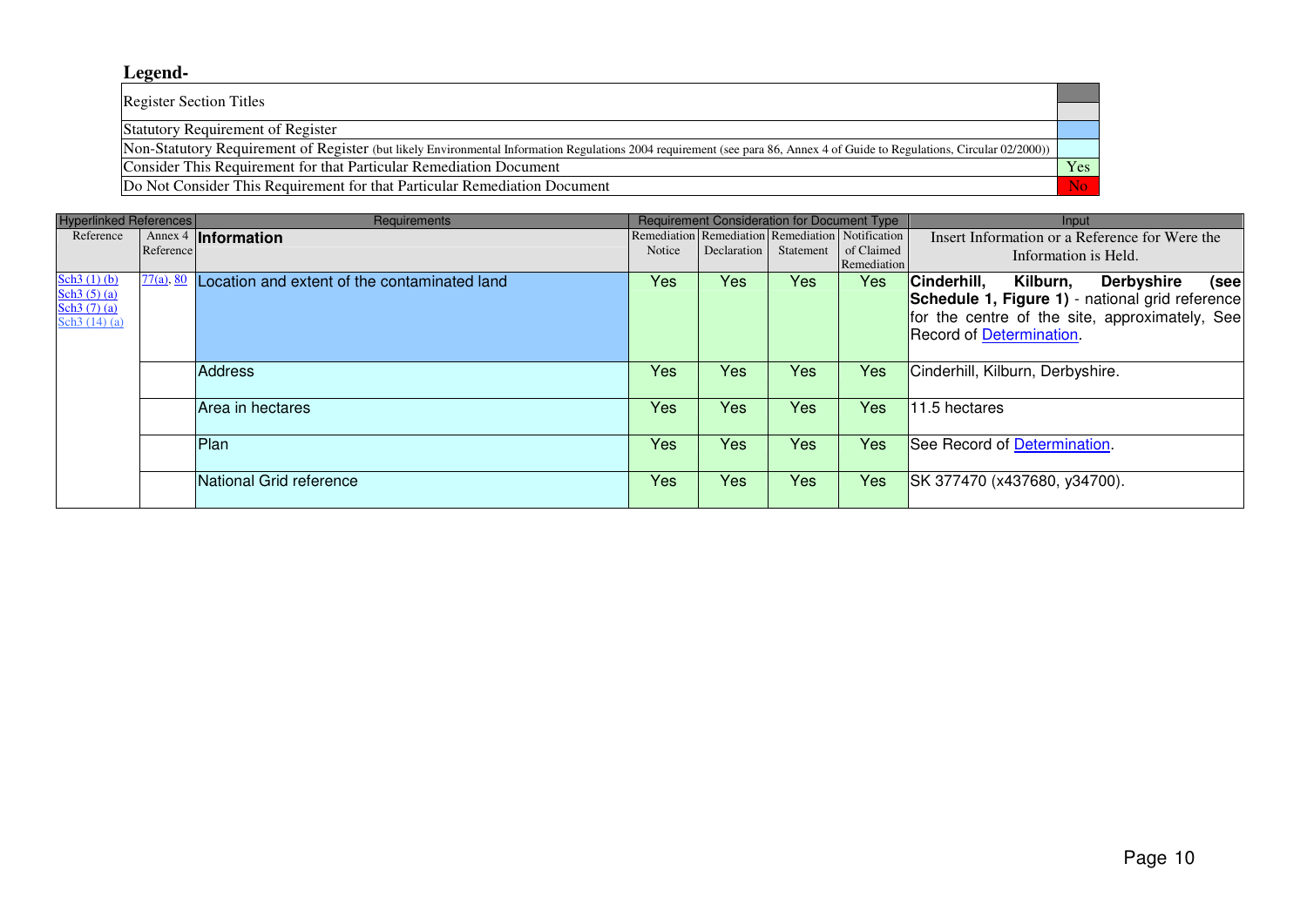| Sch $3(1)$                    | 77(b) | Particulars of Significant Harm/pollution of controlled waters. | Yes                   | Yes                                         | Yes       | Yes                                       | The Significant Pollutant linkages<br>(Relevant Section of Statutory Guidance                                                                      |                                                                                                                                                   |                                                                                                                                                                                                                                                                                                                                                                            |                                                                                                                                                                             |
|-------------------------------|-------|-----------------------------------------------------------------|-----------------------|---------------------------------------------|-----------|-------------------------------------------|----------------------------------------------------------------------------------------------------------------------------------------------------|---------------------------------------------------------------------------------------------------------------------------------------------------|----------------------------------------------------------------------------------------------------------------------------------------------------------------------------------------------------------------------------------------------------------------------------------------------------------------------------------------------------------------------------|-----------------------------------------------------------------------------------------------------------------------------------------------------------------------------|
|                               |       |                                                                 |                       |                                             |           |                                           | Contaminant<br>Significan<br>Pollutant<br>(A.12)<br>Linkage No<br><b>Total Petroleur</b><br>Hydrocarbon<br>Aliphatic Range<br>$C_{16}$ to $C_{35}$ | Pollutan<br>(A.17)<br>A relationship<br>exists between<br>the<br>Contaminant,<br>Pathway and                                                      | Significan<br>Pathwa<br>Pollutant<br>(A.14b)<br>(A.20)<br>This Pollutant is<br>The Significant<br>Significant<br>Pollutant is a<br>Pollutant as<br>component<br>forms part of<br>the Acid<br>Significant<br>Leachate.                                                                                                                                                      | Receptor<br>(A.13a)<br>The Receptor i<br>Human Beings<br>that have access<br>to the land, and<br>Tar<br>the Receptor                                                        |
|                               |       |                                                                 |                       |                                             |           |                                           |                                                                                                                                                    | Receptor.<br>therefore a<br>Pollutant<br>Linkage exists.<br>for<br>and                                                                            | Pollutant<br>present in areas<br>Linkage as it will<br>on the surface of<br>form the basis<br>the<br>the<br>therefore there is<br>Determination of<br>Pathway to the<br>the land as<br>Contaminated<br>Receptor.                                                                                                                                                           | could be harmed<br>the<br>bv<br>land.<br>contaminant.<br>Dermal                                                                                                             |
|                               |       |                                                                 |                       |                                             |           |                                           | <b>Total Petrole</b><br>Hydrocarbon<br>Aromatic Range<br>$C_{21}$ to $C_{35}$                                                                      | A relationship<br>exists betweer<br>the<br>Contaminant,<br>Pathway and<br>Receptor,<br>therefore a<br>Pollutant<br>Linkage exists<br>.and.        | This Pollutant is<br>The Significant<br>Significant<br>Pollutant is a<br>Pollutant as it<br>component<br>forms part of<br>the Acid Tar,<br>Significant<br>present in areas<br>Pollutant<br>on the surface of<br>Linkage as it will<br>the<br>form the basis<br>therefore there is<br>the<br>Determination of<br>Pathway to the<br>the land as<br>Receptor.<br>Contaminated | The Receptor is<br>Human Beings,<br>that have access<br>to the land, and<br>the Receptor<br>could be harmed<br>land,<br>by<br>contaminant.<br>Ingestion                     |
|                               |       |                                                                 |                       |                                             |           |                                           | Benzo(a)<br>pyrene<br>-3.                                                                                                                          | A relationship<br>exists between<br>the<br>Contaminant<br>Pathway and<br>Receptor.<br>therefore a<br>Pollutant<br>Linkage exists<br>and           | This Pollutant is<br>The Significant<br>Significant<br>Pollutant is a<br>Pollutant as it<br>component<br>forms part of<br>the Acid Tar.<br>Significant<br>present in areas<br>Pollutant<br>on the surface of<br>Linkage as it will<br>the<br>therefore there is<br>form the basis<br>the<br>Pathway to the<br>Determination of<br>the land as<br>Receptor.<br>Contaminated | The Receptor is<br>Human Beings<br>that have access<br>of<br>to the land, and<br>the Receptor<br>could be harmed<br>land, by<br>the<br>contaminant.<br>Ingestion            |
|                               |       |                                                                 |                       |                                             |           |                                           | Benzo(a)<br>pyrene                                                                                                                                 | A relationship<br>exists between<br>the<br>Contaminant,<br>Pathway and<br>Receptor,<br>therefore a<br>Pollutant<br>Linkage exists.<br>.and.       | This Pollutant is<br>Significant<br>Pollutant is a<br>Pollutant as<br>component<br>the Acid Tar,<br>forms part of<br>Significant<br>present in areas<br>Pollutant<br>on the surface of<br>Linkage as it will<br>the<br>therefore there is<br>form the basis<br>the<br>Determination of<br>Pathway to the<br>the land as<br>Receptor.<br>Contaminated                       | Significant<br>The Receptor<br>Human Beings<br>that have access<br>to the land, and<br>the Receptor<br>could be harmed<br>land,<br>by<br>contaminant.<br>Dermal             |
|                               |       |                                                                 |                       |                                             |           |                                           | Sulphuric<br>-5<br>Acid<br>(H <sub>2</sub> SO <sub>4</sub> )                                                                                       | A relationship<br>exists between<br>the<br>Contaminant<br>Pathway and<br>Receptor.<br>therefore a<br>Pollutant<br>Linkage exists.<br>for<br>I and | This Pollutant is<br>The Significant<br>Significant<br>Pollutant is a<br>Pollutant as in<br>component<br>forms part of<br>Significant<br>flows present in<br>Pollutant<br>areas on the<br>Linkage as it will<br>surface of the<br>form the basis<br>the<br>there<br>Determination of Dermal Pathway<br>the land as<br>to the Receptor.<br>Contaminated                     | The Recentor is<br>Human Beings<br>of<br>that have access<br>the Acid Tar to the land, and<br>the Receptor<br>could be harmed<br>by<br>land, therefore contaminant.<br>is a |
| Sch $3(1)(d)$                 | 77(c) | Substances detailed in Determination                            | Yes                   | Yes                                         | Yes       | Yes                                       | See above.                                                                                                                                         |                                                                                                                                                   |                                                                                                                                                                                                                                                                                                                                                                            |                                                                                                                                                                             |
|                               |       | Location of land affected by escaped substances                 | Yes                   | Yes                                         | Yes       | Yes                                       | See Record of Determination.                                                                                                                       |                                                                                                                                                   |                                                                                                                                                                                                                                                                                                                                                                            |                                                                                                                                                                             |
| Sch $3(1)(e)$                 | 77(d) | Current us of the Contaminated Land                             | Yes                   | Yes                                         | Yes       | Yes                                       | Informal open space.                                                                                                                               |                                                                                                                                                   |                                                                                                                                                                                                                                                                                                                                                                            |                                                                                                                                                                             |
| <b>Hyperlinked References</b> |       | Requirements                                                    |                       | Requirement Consideration for Document Type |           |                                           |                                                                                                                                                    | Input                                                                                                                                             |                                                                                                                                                                                                                                                                                                                                                                            |                                                                                                                                                                             |
| $S78R(1)$ (e) (f)             |       | <b>Designation of Special Sites</b>                             | Remediation<br>Notice | Remediation Remediation<br>Declaration      | Statement | Notification<br>of Claimed<br>Remediation | Insert Information or a Reference for Were the                                                                                                     | Information is Held.                                                                                                                              |                                                                                                                                                                                                                                                                                                                                                                            |                                                                                                                                                                             |
| Sch $3(10)(a)$                | 85(a) | <b>Designation of Special Site</b>                              | Yes                   | Yes                                         | Yes       | Yes                                       | See Record of Notification of Designation.                                                                                                         |                                                                                                                                                   |                                                                                                                                                                                                                                                                                                                                                                            |                                                                                                                                                                             |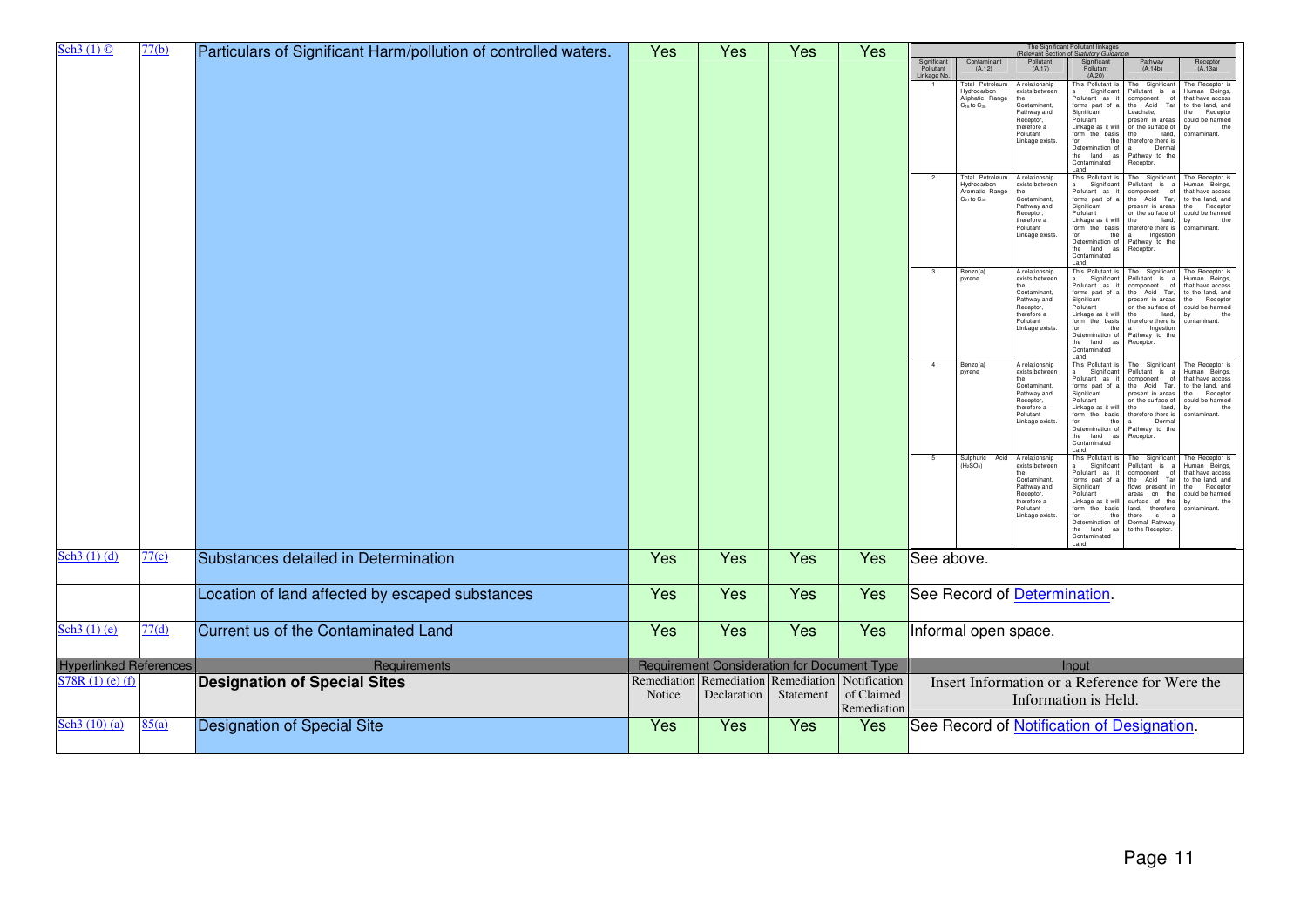| Sch <sub>3</sub> $(10)$ (b)             | 85(b) | Provisions by which site is designated as Special Site          |                                                                   | Yes                                                | Yes              | Yes       | Yes   | Section 78C(8), based on the description of<br>Special Sites prescribed in Regulation 2(1)(b),<br>of The Contaminated Land (England)<br>Regulations 2006:"which is contaminated<br>land by reason of waste acid tars in, on or<br>under the land" With due regard to Regulation<br>2(2), of those Regulations. |
|-----------------------------------------|-------|-----------------------------------------------------------------|-------------------------------------------------------------------|----------------------------------------------------|------------------|-----------|-------|----------------------------------------------------------------------------------------------------------------------------------------------------------------------------------------------------------------------------------------------------------------------------------------------------------------|
|                                         |       | Water pollution (Regulation)                                    |                                                                   |                                                    |                  |           |       |                                                                                                                                                                                                                                                                                                                |
|                                         |       | 2(a)                                                            | - Regulation $3(a)$ –<br>Wholesomeness of drinking water          | Yes                                                | Yes              | Yes       | Yes   | N/A                                                                                                                                                                                                                                                                                                            |
|                                         |       |                                                                 | Regulation $3(b)$ – Surface water<br>classification criteria      | Yes                                                | Yes              | Yes       | Yes   | N/A                                                                                                                                                                                                                                                                                                            |
|                                         |       |                                                                 | Regulation 3(c) - Major aquifers<br>and Schedule 1                | Yes                                                | Yes              | Yes       | Yes   | N/A                                                                                                                                                                                                                                                                                                            |
|                                         |       | Industrial                                                      |                                                                   |                                                    |                  |           |       |                                                                                                                                                                                                                                                                                                                |
|                                         |       |                                                                 | Regulation $2(b)$ – waste acid tar<br>deposit                     | Yes                                                | Yes              | Yes       | Yes   | Acid Tar presence confirmed.                                                                                                                                                                                                                                                                                   |
|                                         |       |                                                                 | Regulation 2 (c) (i) – oil refining                               | Yes                                                | Yes              | Yes       | Yes   | N/A                                                                                                                                                                                                                                                                                                            |
|                                         |       |                                                                 | Regulation 2 (c) (ii) $-$ explosives<br>manufacture or processing | Yes                                                | Yes              | Yes       | Yes   | N/A                                                                                                                                                                                                                                                                                                            |
|                                         |       |                                                                 | Regulation 2 (d) $-$ IPC and PPC                                  | Yes                                                | Yes              | Yes       | Yes   | N/A                                                                                                                                                                                                                                                                                                            |
|                                         |       | Defence                                                         |                                                                   |                                                    |                  |           |       |                                                                                                                                                                                                                                                                                                                |
|                                         |       |                                                                 | Regulation 2 (f)                                                  | Yes                                                | $\overline{Yes}$ | Yes       | Yes   | N/A                                                                                                                                                                                                                                                                                                            |
|                                         |       |                                                                 | Regulation 2 (g)                                                  | Yes                                                | Yes              | Yes       | Yes   | N/A                                                                                                                                                                                                                                                                                                            |
|                                         |       |                                                                 | Regulation 2 (h)                                                  | Yes                                                | Yes              | Yes       | Yes   | N/A                                                                                                                                                                                                                                                                                                            |
|                                         |       |                                                                 | Regulation 2 (i)                                                  | Yes                                                | Yes              | Yes       | Yes   | N/A                                                                                                                                                                                                                                                                                                            |
|                                         |       |                                                                 | Regulation 2 (j)                                                  | $\overline{Yes}$                                   | Yes              | Yes       | Yes   | N/A                                                                                                                                                                                                                                                                                                            |
|                                         |       | Radioactivity                                                   | Regulation 2 (k)                                                  | Yes                                                | Yes              | Yes       | Yes   | N/A                                                                                                                                                                                                                                                                                                            |
| Sch <sub>3</sub> (10) (c)               | 85(c) | Decision by Environment Agency to adopt a remediation<br>notice |                                                                   |                                                    | <b>No</b>        | <b>No</b> | No.   | N/A                                                                                                                                                                                                                                                                                                            |
| S78R(1)(g)<br>Sch <sub>3</sub> (10) (d) | 85(d) |                                                                 | Any notice which terminates designation as Special Site           | Yes                                                | Yes              | Yes       | Yes   | N/A                                                                                                                                                                                                                                                                                                            |
| <b>Hyperlinked References</b>           |       | Requirements                                                    |                                                                   | <b>Requirement Consideration for Document Type</b> |                  |           | Input |                                                                                                                                                                                                                                                                                                                |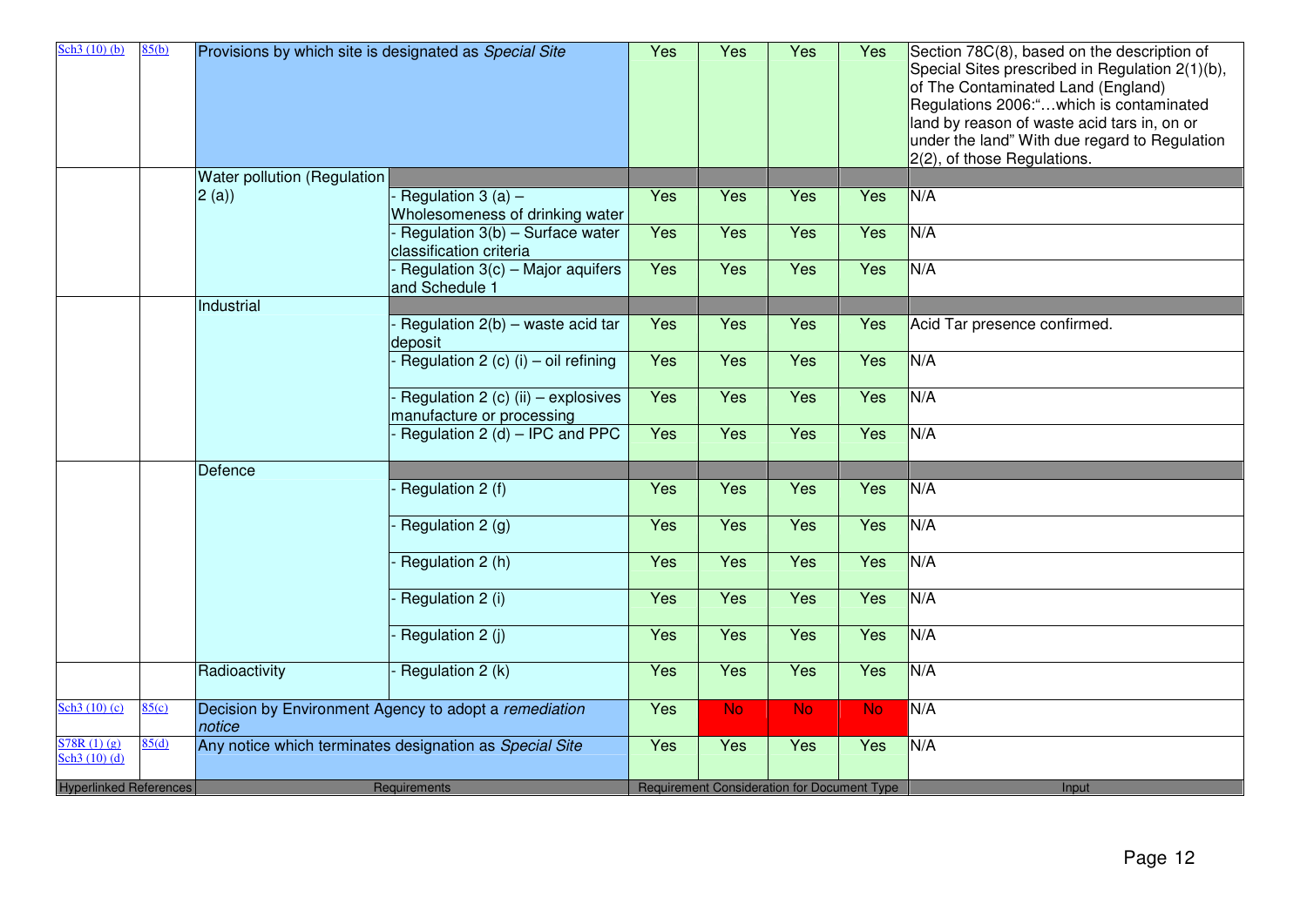| \$78R(1)(1)                   | 86    |                                                                                                         | Site specific guidance issued by the Environment Agency Remediation Remediation Remediation Notification | Notice           | Declaration                                        | Statement | of Claimed<br>Remediation                 | Insert Information or a Reference for Were the<br>Information is Held.                                                                                                                                                                                                             |
|-------------------------------|-------|---------------------------------------------------------------------------------------------------------|----------------------------------------------------------------------------------------------------------|------------------|----------------------------------------------------|-----------|-------------------------------------------|------------------------------------------------------------------------------------------------------------------------------------------------------------------------------------------------------------------------------------------------------------------------------------|
| Sch <sub>3</sub> (13)         | 86    | Date of guidance                                                                                        |                                                                                                          | Yes<br>Yes       | <b>Yes</b>                                         | Yes       | Yes                                       | Environment Agency agreed that the land<br>should be Designated a Special Site, if the land<br>was first Determined to be Contaminated Land<br>in a letter from the Environment Agency to<br>AVBC, EA<br>ref:MIDUT/119/432307/LETIDENT01/02/03a<br>dated 7 <sup>th</sup> July 2006 |
|                               |       | Reference to where it is available                                                                      |                                                                                                          |                  | Yes                                                | Yes       | Yes                                       | See MIDUT/119/432307/LETIDENT01/02/03a                                                                                                                                                                                                                                             |
| <b>Hyperlinked References</b> |       | Requirements                                                                                            |                                                                                                          |                  | <b>Requirement Consideration for Document Type</b> |           |                                           | Input                                                                                                                                                                                                                                                                              |
| S78R(1)                       |       | Other environmental controls                                                                            |                                                                                                          |                  | Remediation Remediation Remediation<br>Declaration | Statement | Notification<br>of Claimed<br>Remediation | Insert Information or a Reference for Were the<br>Information is Held.                                                                                                                                                                                                             |
| Sch <sub>3</sub> (14)         |       | PPC regime)                                                                                             | Any steps taken under S27 of EPA 1990 (or equivalent under                                               | Yes              | Yes                                                | Yes       | Yes                                       | N/A                                                                                                                                                                                                                                                                                |
| Sch <sub>3</sub> (15)         |       | Any steps taken under S59 of EPA 1990                                                                   |                                                                                                          | Yes              | Yes                                                | Yes       | Yes                                       | N/A                                                                                                                                                                                                                                                                                |
| Sch <sub>3</sub> (16)         |       | Any consent under Chapter II of Part III of Water Resources<br>Act 1991 which has precluded remediation |                                                                                                          |                  | No.                                                | No.       | No.                                       | N/A                                                                                                                                                                                                                                                                                |
| <b>Hyperlinked References</b> |       |                                                                                                         | Requirements                                                                                             |                  | <b>Requirement Consideration for Document Type</b> |           |                                           | Input                                                                                                                                                                                                                                                                              |
| S78R(1)(a)                    |       | <b>Remediation notice(s)</b>                                                                            |                                                                                                          | Notice           | Remediation Remediation Remediation<br>Declaration | Statement | Notification<br>of Claimed<br>Remediation | Insert Information or a Reference for Were the<br>Information is Held.                                                                                                                                                                                                             |
| Sch $3(1)(a)$                 | 77(e) | Name of person on whom the notice has been served                                                       |                                                                                                          | Yes              | <b>No</b>                                          | <b>No</b> | <b>No</b>                                 | N/A                                                                                                                                                                                                                                                                                |
|                               |       | <b>Address</b>                                                                                          |                                                                                                          | Yes              | <b>No</b>                                          | <b>No</b> | <b>No</b>                                 | N/A                                                                                                                                                                                                                                                                                |
|                               | 79    | Type of remediation action:                                                                             |                                                                                                          |                  |                                                    |           |                                           |                                                                                                                                                                                                                                                                                    |
|                               |       |                                                                                                         | Assessment action                                                                                        | Yes              | <b>No</b>                                          | <b>No</b> | <b>No</b>                                 | N/A                                                                                                                                                                                                                                                                                |
|                               |       |                                                                                                         | Remedial treatment action                                                                                | $\overline{Yes}$ | <b>No</b>                                          | No.       | <b>No</b>                                 | N/A                                                                                                                                                                                                                                                                                |
|                               |       |                                                                                                         | Monitoring action                                                                                        | Yes              | <b>No</b>                                          | <b>No</b> | <b>No</b>                                 | N/A                                                                                                                                                                                                                                                                                |
| Sch $3(1)(f)$                 | 77(f) | What each person is to do by way of remediation                                                         |                                                                                                          | Yes              | <b>No</b>                                          | <b>No</b> | <b>No</b>                                 | N/A                                                                                                                                                                                                                                                                                |
| Sch $3(1)(g)$                 |       | The time periods within which they must do it                                                           |                                                                                                          | $\overline{Yes}$ | <b>No</b>                                          | <b>No</b> | <b>No</b>                                 | N/A                                                                                                                                                                                                                                                                                |
|                               |       | The date of the notice                                                                                  |                                                                                                          | Yes              | <b>No</b>                                          | <b>No</b> | <b>No</b>                                 | N/A                                                                                                                                                                                                                                                                                |
|                               | 78    | Reference to any site                                                                                   |                                                                                                          |                  |                                                    |           |                                           |                                                                                                                                                                                                                                                                                    |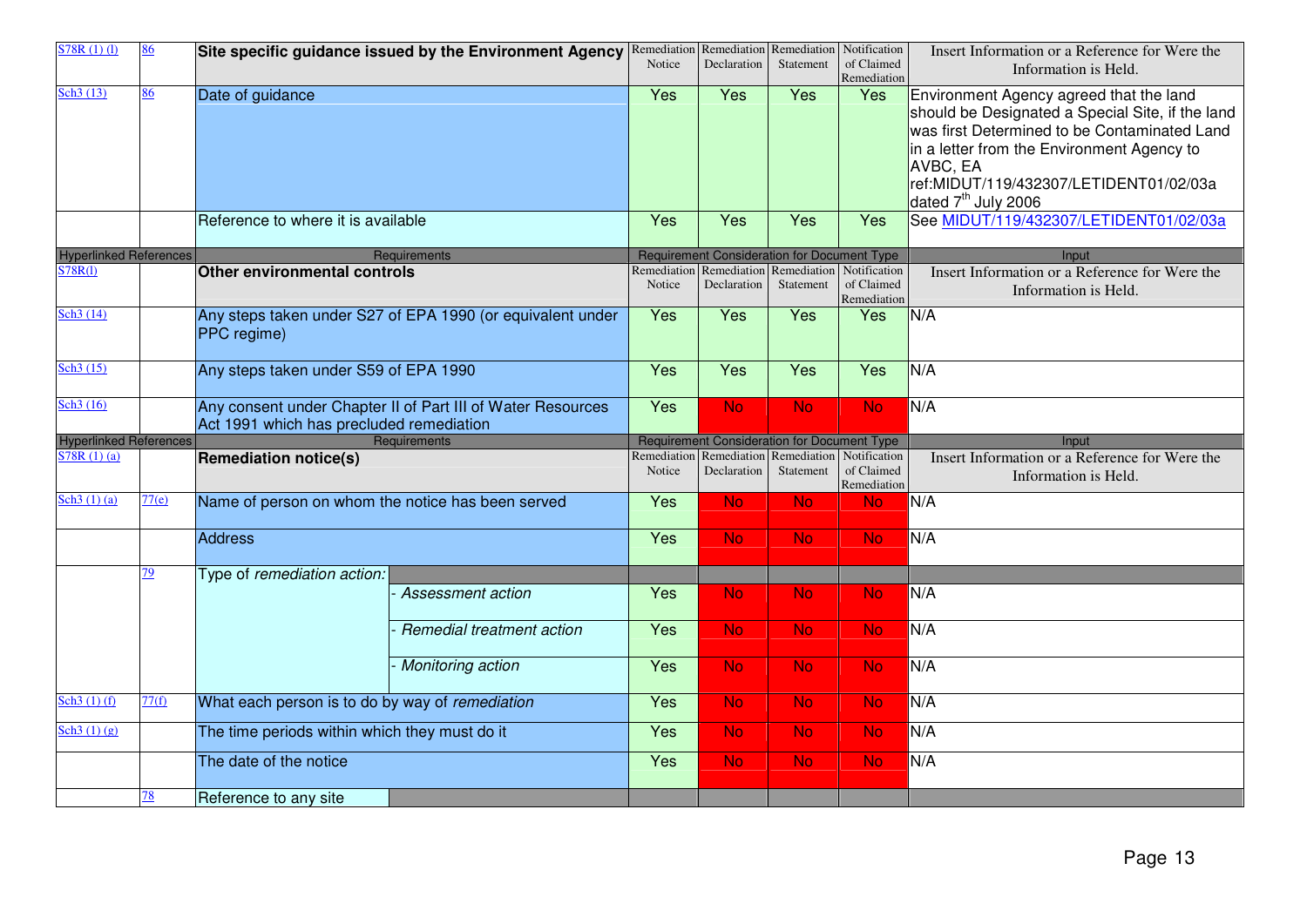|                                     |           | investigation report:                           | description                                    | Yes                   | <b>No</b>                                                       | <b>No</b> | <b>No</b>                                 | N/A                                                                    |
|-------------------------------------|-----------|-------------------------------------------------|------------------------------------------------|-----------------------|-----------------------------------------------------------------|-----------|-------------------------------------------|------------------------------------------------------------------------|
|                                     |           |                                                 | date on which it was prepared                  | Yes                   | <b>No</b>                                                       | <b>No</b> | <b>No</b>                                 | N/A                                                                    |
|                                     |           |                                                 | person by whom and for whom it<br>was prepared | Yes                   | <b>No</b>                                                       | <b>No</b> | <b>No</b>                                 | N/A                                                                    |
|                                     |           |                                                 | where it is available                          | Yes                   | <b>No</b>                                                       | <b>No</b> | <b>No</b>                                 | N/A                                                                    |
| <b>Hyperlinked References</b>       |           |                                                 | Requirements                                   |                       | <b>Requirement Consideration for Document Type</b>              |           |                                           | Input                                                                  |
| 578R(1)(b)<br>Sch $3(2)$            |           | Appeals against remediation notices             |                                                | Notice                | Remediation Remediation Remediation Notification<br>Declaration | Statement | of Claimed<br>Remediation                 | Insert Information or a Reference for Were the<br>Information is Held. |
|                                     | 87(a)     | Name of appellant                               |                                                | Yes                   | <b>No</b>                                                       | <b>No</b> | <b>No</b>                                 | N/A                                                                    |
|                                     |           | Address of appellant                            |                                                | Yes                   | <b>No</b>                                                       | <b>No</b> | <b>No</b>                                 | N/A                                                                    |
|                                     |           | Date of appeal                                  |                                                | Yes                   | <b>No</b>                                                       | <b>No</b> | <b>No</b>                                 | N/A                                                                    |
|                                     |           | Grounds of appeal – see Regulation 7 and 8 (3)] |                                                | Yes                   | <b>No</b>                                                       | <b>No</b> | <b>No</b>                                 | N/A                                                                    |
| Sch $3(3)$                          | 37(b)     | Decision on appeal                              |                                                | Yes                   | <b>No</b>                                                       | <b>No</b> | <b>No</b>                                 | N/A                                                                    |
|                                     | <u>88</u> | decision of magistrates court                   |                                                | Yes                   | <b>No</b>                                                       | <b>No</b> | <b>No</b>                                 | N/A                                                                    |
|                                     |           | decision of High Court                          |                                                | Yes                   | <b>No</b>                                                       | <b>No</b> | <b>No</b>                                 | N/A                                                                    |
| <b>Hyperlinked References</b>       |           |                                                 | Requirements                                   |                       | <b>Requirement Consideration for Document Type</b>              |           |                                           | Input                                                                  |
| S78R(1)(k)<br>Sch <sub>3</sub> (12) |           | Convictions for non-compliance with notice      |                                                | Remediation<br>Notice | Remediation Remediation<br>Declaration                          | Statement | Notification<br>of Claimed<br>Remediation | Insert Information or a Reference for Were the<br>Information is Held. |
|                                     | 90        | Name of offender                                |                                                | Yes                   | <b>No</b>                                                       | <b>No</b> | <b>No</b>                                 | N/A                                                                    |
|                                     |           | Date of conviction                              |                                                | Yes                   | <b>No</b>                                                       | <b>No</b> | <b>No</b>                                 | N/A                                                                    |
|                                     |           | Penalty imposed                                 |                                                | Yes                   | <b>No</b>                                                       | <b>No</b> | <b>No</b>                                 | N/A                                                                    |
|                                     |           | Name of the Court                               |                                                | Yes                   | <b>No</b>                                                       | <b>No</b> | <b>No</b>                                 | N/A                                                                    |
| <b>Hyperlinked References</b>       |           |                                                 | Requirements                                   |                       | <b>Requirement Consideration for Document Type</b>              |           |                                           | Input                                                                  |
| S78R(1)(d)<br>Sch $3(8)$            |           | Appeals against charging notices                |                                                | Remediation<br>Notice | Remediation Remediation<br>Declaration                          | Statement | Notification<br>of Claimed<br>Remediation | Insert Information or a Reference for Were the<br>Information is Held. |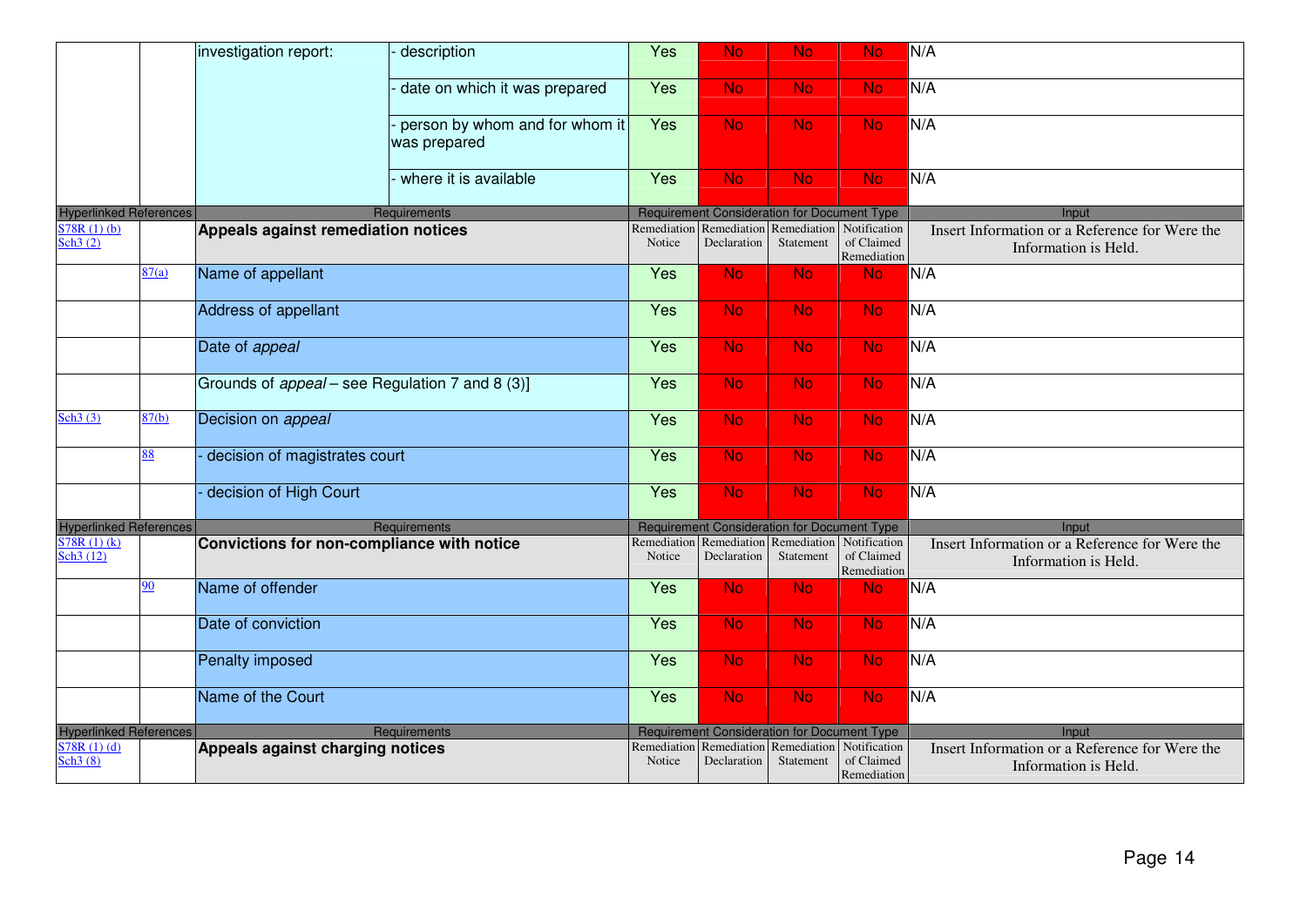|                               | 89(a) | Name of appellant                                                                               |                                                | Yes                   | <b>No</b>                                                          | <b>No</b> | <b>No</b>                                 | N/A                                                                    |
|-------------------------------|-------|-------------------------------------------------------------------------------------------------|------------------------------------------------|-----------------------|--------------------------------------------------------------------|-----------|-------------------------------------------|------------------------------------------------------------------------|
|                               |       | Address of appellant                                                                            |                                                | Yes                   | <b>No</b>                                                          | <b>No</b> | <b>No</b>                                 | N/A                                                                    |
|                               |       | Date of appeal                                                                                  |                                                | Yes                   | <b>No</b>                                                          | <b>No</b> | <b>No</b>                                 | N/A                                                                    |
| Sch $3(9)$                    | 89(b) | Decision on appeal                                                                              |                                                |                       | <b>No</b>                                                          | <b>No</b> | <b>No</b>                                 | N/A                                                                    |
| <b>Hyperlinked References</b> |       | Requirements                                                                                    |                                                |                       | <b>Requirement Consideration for Document Type</b>                 |           |                                           | Input                                                                  |
| S78R(1)(c)                    |       | <b>Remediation declaration</b>                                                                  |                                                |                       | Remediation Remediation Notification<br>Remediation<br>Declaration | Statement | of Claimed<br>Remediation                 | Insert Information or a Reference for Were the<br>Information is Held. |
| Sch <sub>3</sub> $(4)$        | 80    | Date                                                                                            |                                                | <b>No</b>             | Yes                                                                | <b>No</b> | <b>No</b>                                 | N/A                                                                    |
|                               | 78    | Reference to any site                                                                           |                                                |                       |                                                                    |           |                                           |                                                                        |
|                               |       | investigation report:                                                                           | description                                    | <b>No</b>             | Yes                                                                | <b>No</b> | <b>No</b>                                 | N/A                                                                    |
|                               |       |                                                                                                 | date on which it was prepared                  | <b>No</b>             | Yes                                                                | <b>No</b> | <b>No</b>                                 | N/A                                                                    |
|                               |       |                                                                                                 | person by whom and for whom<br>it was prepared | <b>No</b>             | Yes                                                                | <b>No</b> | <b>No</b>                                 | N/A                                                                    |
|                               |       |                                                                                                 | where it is available                          | <b>No</b>             | Yes                                                                | No.       | <b>No</b>                                 | N/A                                                                    |
|                               | 80.   | Reason why the Local Authority was precluded from<br>specifying a particular remediation action |                                                | <b>No</b>             | Yes                                                                | No.       | <b>No</b>                                 | N/A                                                                    |
| <b>Hyperlinked References</b> |       | Requirements                                                                                    |                                                |                       | <b>Requirement Consideration for Document Type</b>                 |           |                                           | Input                                                                  |
| S78R(1)(c)<br>Sch $3(6)$      |       | <b>Remediation statement</b>                                                                    |                                                | Remediation<br>Notice | Remediation Remediation<br>Declaration                             | Statement | Notification<br>of Claimed<br>Remediation | Insert Information or a Reference for Were the<br>Information is Held. |
|                               | 80    | Date                                                                                            |                                                | <b>No</b>             | <b>No</b>                                                          | Yes       | <b>No</b>                                 | 29 <sup>th</sup> November 2007                                         |
|                               |       | Reference to any site                                                                           |                                                |                       |                                                                    |           |                                           |                                                                        |
|                               |       | investigation report:                                                                           | description                                    | <b>No</b>             | <b>No</b>                                                          | Yes       | <b>No</b>                                 | N/A                                                                    |
|                               |       |                                                                                                 | date on which it was prepared                  | <b>No</b>             | <b>No</b>                                                          | Yes       | <b>No</b>                                 | N/A                                                                    |
|                               |       |                                                                                                 | person by whom and for whom<br>it was prepared | <b>No</b>             | <b>No</b>                                                          | Yes       | <b>No</b>                                 | N/A                                                                    |
|                               |       |                                                                                                 | where it is available                          | <b>No</b>             | <b>No</b>                                                          | Yes       | <b>No</b>                                 | N/A                                                                    |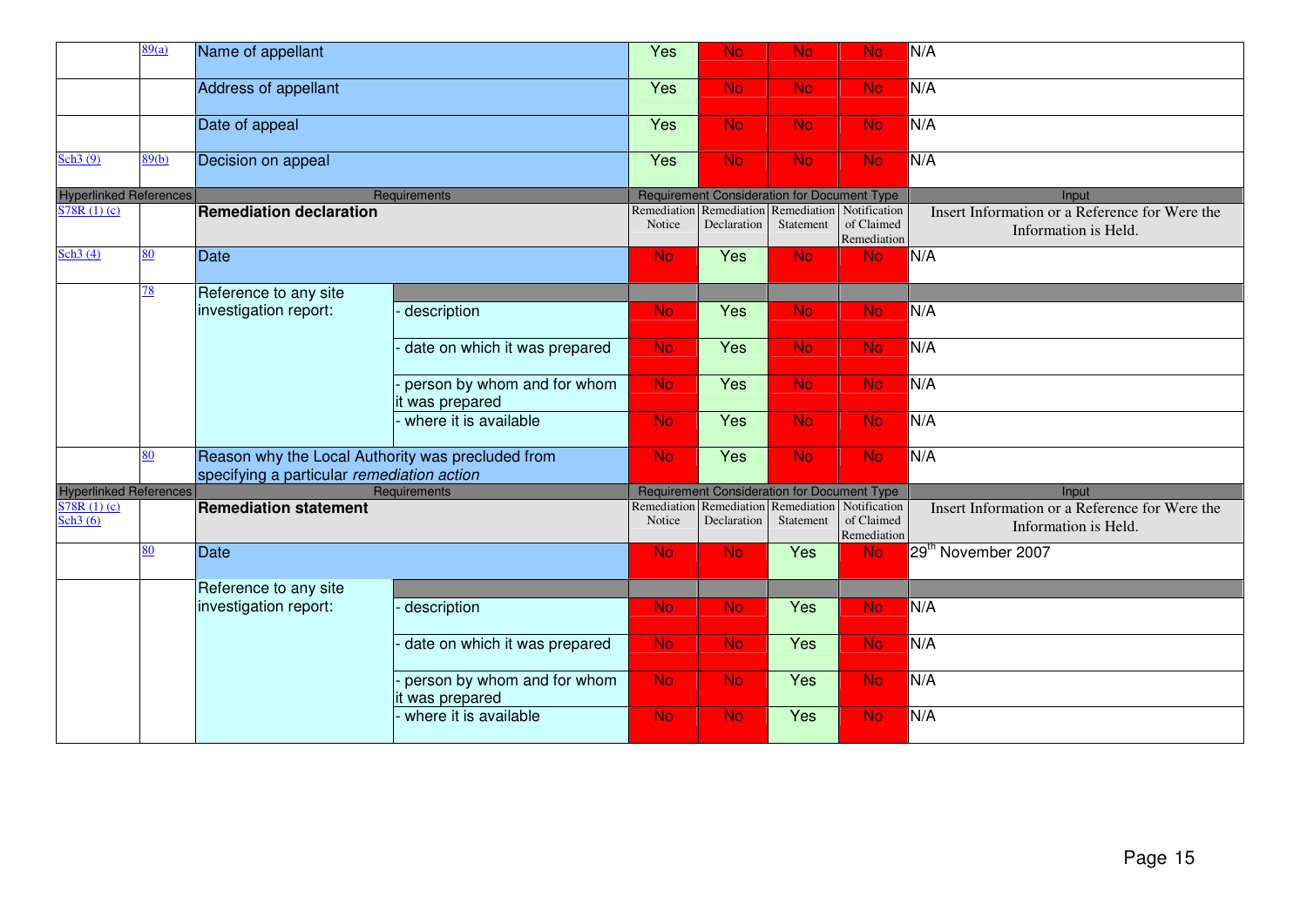|                                          | 80 | Remediation action that has been or will be taken<br>Timescale                                  |                                                                     | <b>No</b><br><b>No</b> | <b>No</b><br><b>No</b>                              | Yes<br>Yes     | N <sub>o</sub><br><b>No</b>               | 1. Erection of fence around areas of exposed<br>tar.<br>2. The fence should be robust and inspected<br>monthly.<br>3. Any breaches in the fence should be<br>repaired within 28 days.<br>4. Copies of inspection records to be<br>forwarded to the EA.<br>Before the end of December 2007 |
|------------------------------------------|----|-------------------------------------------------------------------------------------------------|---------------------------------------------------------------------|------------------------|-----------------------------------------------------|----------------|-------------------------------------------|-------------------------------------------------------------------------------------------------------------------------------------------------------------------------------------------------------------------------------------------------------------------------------------------|
|                                          |    | Details of the person responsible                                                               |                                                                     | <b>No</b>              | <b>No</b>                                           | Yes            | <b>No</b>                                 | The Company Secretary, Fuchs Lubricants UK<br>Plc, New Century Street, Hanley, Stoke on<br>Trent, Staffordshire. ST1 5HU                                                                                                                                                                  |
| <b>Hyperlinked References</b>            |    |                                                                                                 | Requirements                                                        |                        | <b>Requirement Consideration for Document Type</b>  |                |                                           | Innut                                                                                                                                                                                                                                                                                     |
| $S78R(1)$ (h),<br><u>(i)</u><br>Sch3(11) |    | Notification of claimed remediation                                                             |                                                                     | Notice                 | Remediation Remediation Notification<br>Declaration | Statement      | of Claimed<br>Remediation                 | Insert Information or a Reference for Were the<br>Information is Held.                                                                                                                                                                                                                    |
|                                          | 80 |                                                                                                 | Any notice given to the Local Authority for S78R(1)(h) or (j) 88    | Yes                    | <b>No</b>                                           | <b>No</b>      | <b>No</b>                                 | N/A                                                                                                                                                                                                                                                                                       |
|                                          | 80 | Action claimed to have been taken                                                               |                                                                     | Yes                    | <b>No</b>                                           | <b>No</b>      | <b>No</b>                                 | N/A                                                                                                                                                                                                                                                                                       |
|                                          |    | Timescale of action                                                                             |                                                                     | Yes                    | <b>No</b>                                           | <b>No</b>      | <b>No</b>                                 | N/A                                                                                                                                                                                                                                                                                       |
|                                          |    | Person who claims to have taken it                                                              |                                                                     | Yes                    | <b>No</b>                                           | N <sub>o</sub> | <b>No</b>                                 | N/A                                                                                                                                                                                                                                                                                       |
|                                          | 81 | Additional material on:                                                                         |                                                                     |                        |                                                     |                |                                           |                                                                                                                                                                                                                                                                                           |
|                                          |    |                                                                                                 | what the work was intended to<br>achieve                            | Yes                    | <b>No</b>                                           | No.            | <b>No</b>                                 | N/A                                                                                                                                                                                                                                                                                       |
|                                          |    |                                                                                                 | description of any appropriate<br>quality assurance procedure       | Yes                    | <b>No</b>                                           | <b>No</b>      | <b>No</b>                                 | N/A                                                                                                                                                                                                                                                                                       |
|                                          |    |                                                                                                 | description of any verification<br>measures to assess effectiveness | Yes                    | <b>No</b>                                           | <b>No</b>      | <b>No</b>                                 | N/A                                                                                                                                                                                                                                                                                       |
| S78R(3)                                  | 82 | A copy of the disclaimer in the primary legislation                                             |                                                                     | Yes                    | <b>No</b>                                           | <b>No</b>      | <b>No</b>                                 | N/A                                                                                                                                                                                                                                                                                       |
| <b>Hyperlinked References</b>            |    | Requirements                                                                                    |                                                                     |                        | <b>Requirement Consideration for Document Type</b>  |                |                                           | Input                                                                                                                                                                                                                                                                                     |
| S78R(7)                                  | 92 | Statement regarding the existence of confidential<br>information Any other relevant information |                                                                     | Remediation<br>Notice  | Remediation Remediation Notification<br>Declaration | Statement      | of Claimed<br>Remediation                 | Insert Information or a Reference for Were the<br>Information is Held.                                                                                                                                                                                                                    |
|                                          |    |                                                                                                 |                                                                     | Yes                    | Yes                                                 | Yes            | Yes                                       | N/A                                                                                                                                                                                                                                                                                       |
| <b>Hyperlinked References</b>            |    |                                                                                                 | Requirements                                                        |                        | <b>Requirement Consideration for Document Type</b>  |                |                                           | Input                                                                                                                                                                                                                                                                                     |
|                                          |    | Any other relevant information                                                                  |                                                                     | Remediation<br>Notice  | Remediation Remediation<br>Declaration              | Statement      | Notification<br>of Claimed<br>Remediation | Insert Information or a Reference for Were the<br>Information is Held.                                                                                                                                                                                                                    |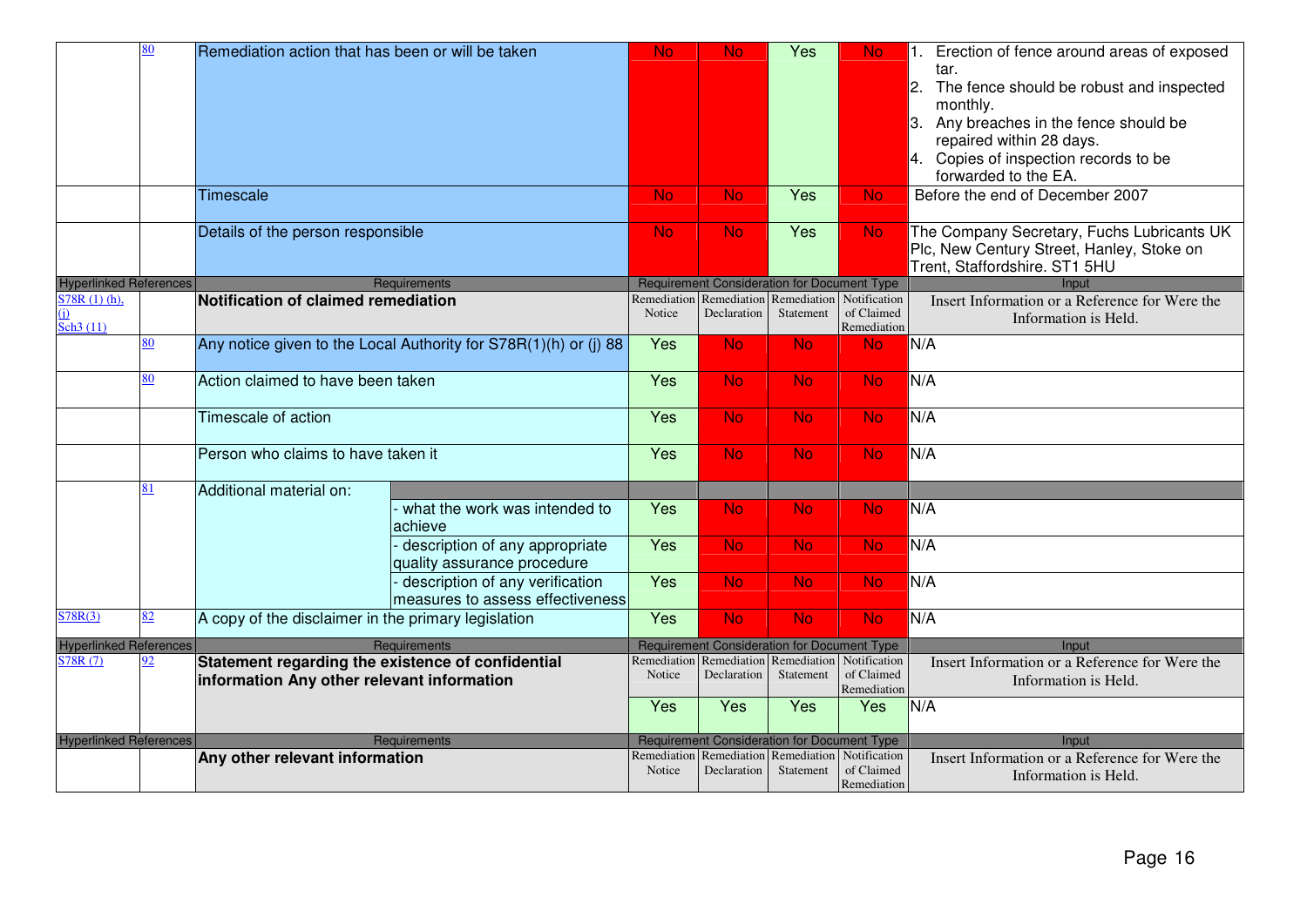|         |                                                     | Yes | Yes | Yes | Yes | See Atkins Report |
|---------|-----------------------------------------------------|-----|-----|-----|-----|-------------------|
| S78R(5) | Local Authority to whom information has been copied | Yes | Yes | Yes | Yes | N/A               |

**Date of Entry**…14<sup>th</sup> March 2007…(updated Remediation Statement Section – 19<sup>th</sup> December 2007)

**Signed**……………Darren Hurst………………………**Position**…Scientific Officer………………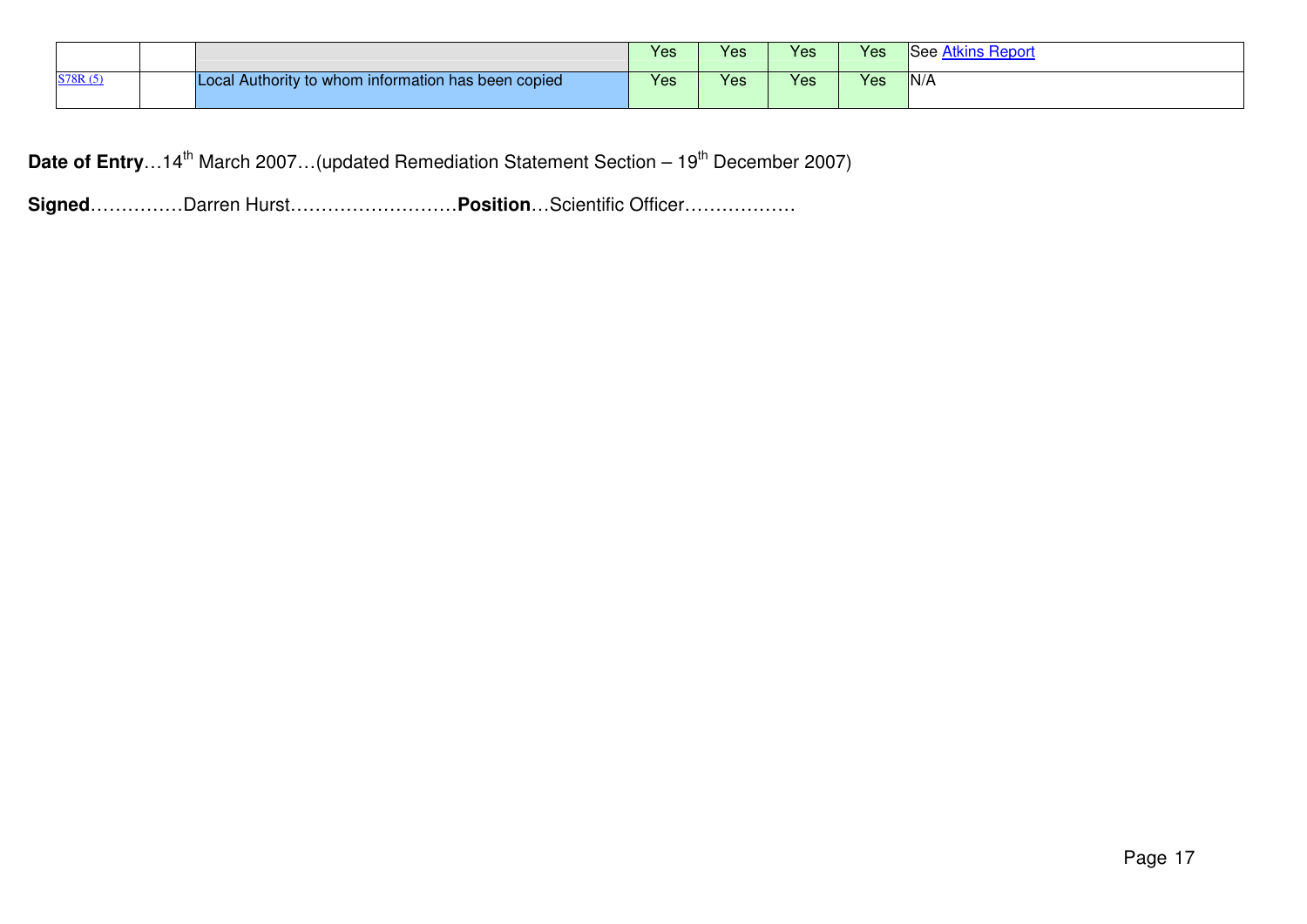# **Contaminated Land (England) Regulations 2006.**

# **Registers**

 **13.** —(1) For the purpose of subsection (1) of section 78R (registers) the particulars that must be contained in aregister maintained under that subsection are specified in Schedule 3.

 (2) The following descriptions of information are prescribed for the purposes of section 78R(2) as information to be contained in notifications for the purposes of section 78R(1)(h) and (j)—

(a) the location and extent of the land in sufficient detail to enable it to be identified;

(b) the name and address of the person who it is claimed has done each of the things by way of remediation;

(c) a description of any thing which it is claimed has been done by way of remediation; and

(d) the period within which it is claimed each such thing was done.

 (3) The following places are prescribed for the purposes of subsection (8) of section 78R as places at which any registers or facilities for obtaining copies must be available or afforded to the public in pursuance of paragraph (a) or (b) of that subsection—

(a) where the enforcing authority is the local authority, its principal office; and

(b) where the enforcing authority is the Environment Agency, its office for the area in which the contaminated land in question is situated.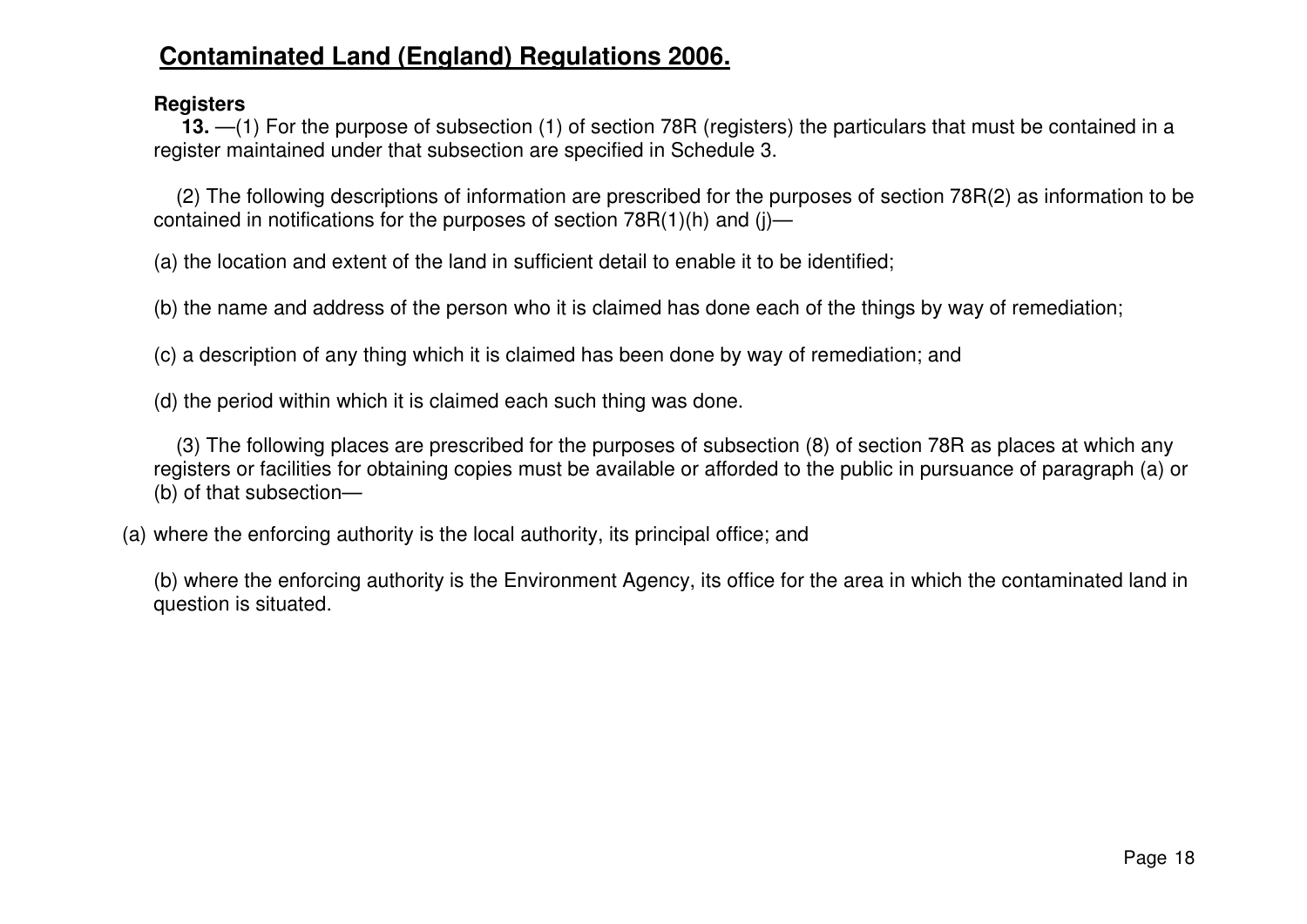### SCHEDULE 3 Regulation 13(1)

PARTICULARS PRESCRIBED FOR THE PURPOSE OF SECTION 78R(1)

### **Remediation notices**

**1.** In relation to a remediation notice served by the enforcing authority—

(a) the name and address of the person on whom the notice is served;

(b) the location and extent of the contaminated land to which the notice relates, in sufficient detail to enable it to be identified whether by reference to a plan or otherwise;

(c) the significant harm, harm or pollution of controlled waters by reason of which the contaminated land in question is contaminated land;

(d) the substances by reason of which the contaminated land in question is contaminated land and, if any of the substances have escaped from other land, the location of that other land;

(e) the current use of the contaminated land in question;

(f) what each appropriate person is to do by way of remediation and the periods within which they are required to do each of the things; and

(g) the date of the notice.

### **Appeals against remediation notices**

**2.** Any appeal against a remediation notice served by the enforcing authority.

**3.** Any decision on such an appeal.

### **Remediation declarations**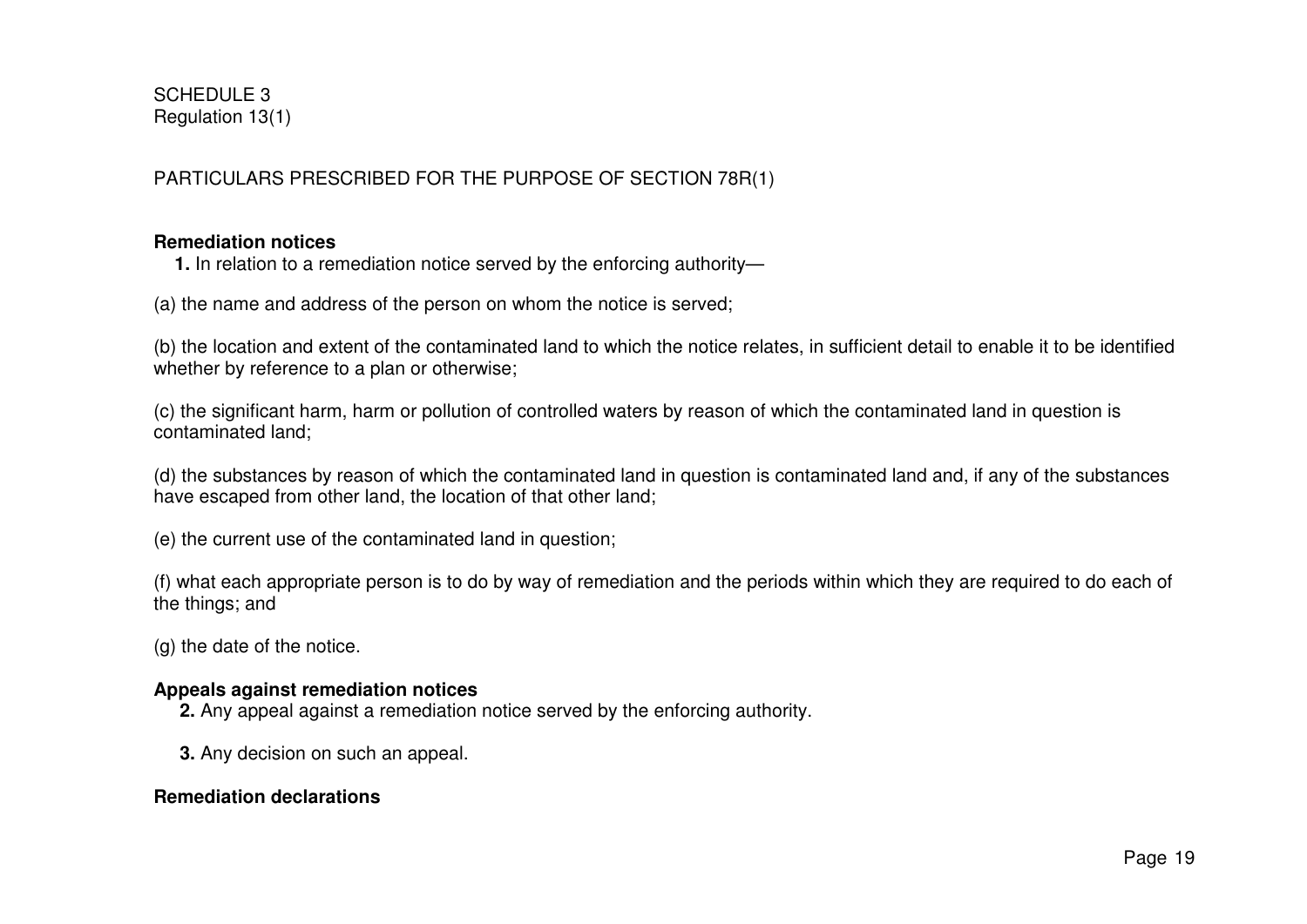**4.** Any remediation declaration prepared and published by the enforcing authority under section 78H(6).

**5.** In relation to any such remediation declaration—

(a) the location and extent of the contaminated land in question, in sufficient detail to enable it to be identified, whether by reference to a plan or otherwise; and

(b) the matters referred to in sub–paragraphs (c), (d) and (e) of paragraph 1.

### **Remediation statements**

 **6.** Any remediation statement prepared and published by the responsible person under section 78H(7) or by the enforcing authority under section 78H(9).

**7.** In relation to any such remediation statement—

(a) the location and extent of the contaminated land in question, in sufficient detail to enable it to be identified, whether by reference to a plan or otherwise; and

(b) the matters referred to in sub–paragraphs (c), (d) and (e) of paragraph 1.

### **Appeals against charging notices**

**8.** Any appeal under section 78P(8) against a charging notice served by the enforcing authority.

**9.** Any decision on such an appeal.

### **Designation of special sites**

 **10.** In the case of the Environment Agency, as respects any land in relation to which it is the enforcing authority, and in the case of a local authority, as respects any land in its area—

(a) any notice given by a local authority under subsection (1)(b) or (5)(a) of section 78C, or by the Secretary of State under section 78D(4)(b), which, by virtue of section 78C(7) or section 78D(6) respectively, has effect as the designation of any land as a special site;

(b) the provisions of regulation 2 or 3 by virtue of which the land is required to be designated as a special site;

(c) any notice given by the Environment Agency under section 78Q(1)(a) of its decision to adopt a remediation notice; and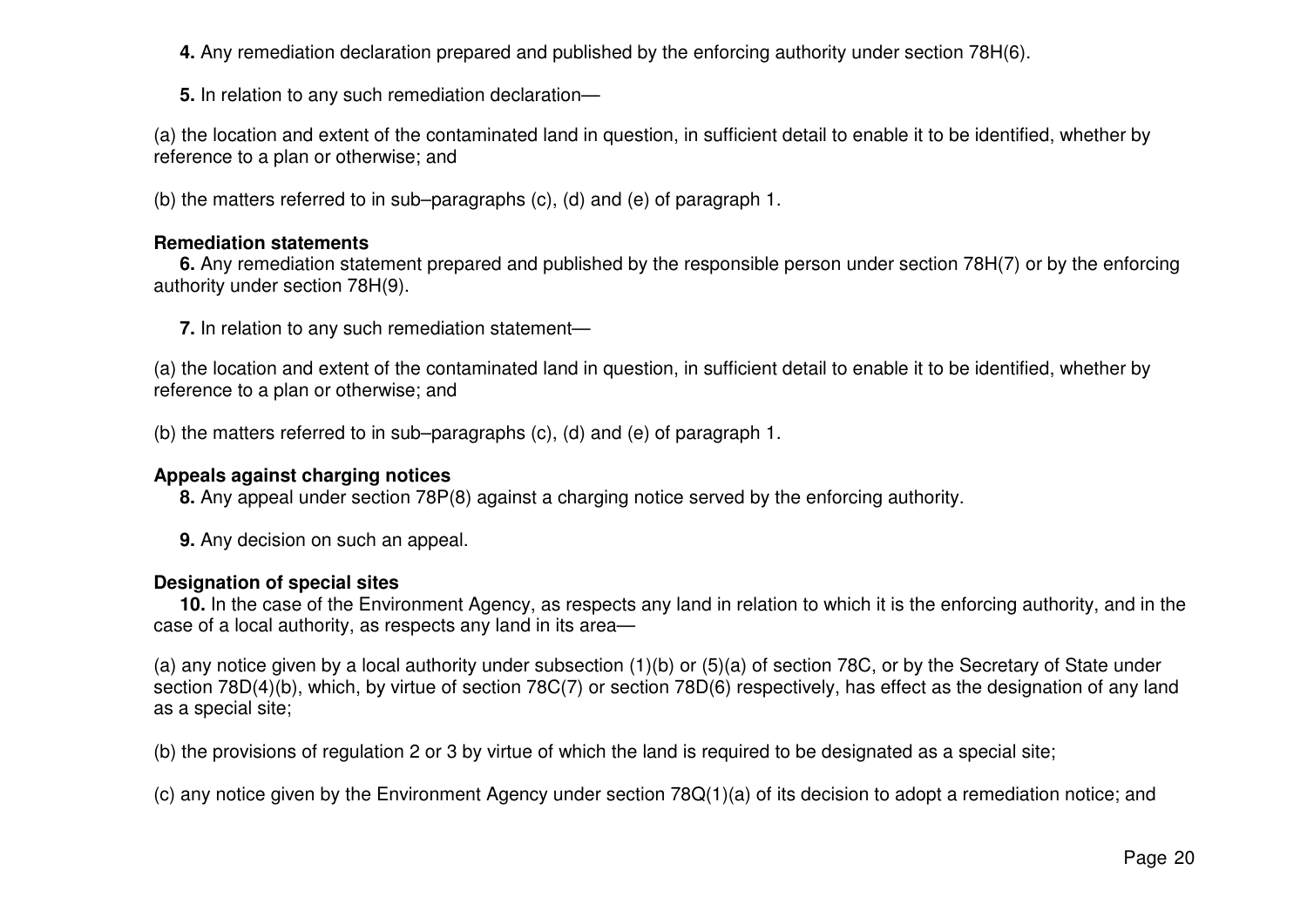(d) any notice given by or to the enforcing authority under section 78Q(4) terminating the designation of any land as a special site.

### **Notification of claimed remediation**

**11.** Any notification given to the enforcing authority for the purposes of section 78R(1)(h) or (j).

### **Convictions for offences under section 78M**

 **12.** Any conviction of a person for any offence under section 78M in relation to a remediation notice served by the enforcing authority, including the name of the offender, the date of conviction, the penalty imposed and the name of the Court.

### **Guidance issued under section 78V(1)**

 **13.** In the case of the Environment Agency, the date of any guidance issued by it under subsection (1) of section 78V and, in the case of a local authority, the date of any guidance issued by the Agency to it under that subsection.

### **Other environmental controls**

**14.** Where the enforcing authority is precluded by virtue of section 78YB(1) or 78YB(2B)[25] from serving a remediation notice—

(a) the location and extent of the contaminated land in question, in sufficient detail to enable it to be identified, whether by reference to a plan or otherwise;

(b) the matters referred to in sub–paragraphs (c), (d) and (e) of paragraph 1; and

(c) any steps of which the authority has knowledge, carried out under section 27[26] or by means of enforcement action (within the meaning of section 78YB(2C)[27]), towards remedying any significant harm, harm or pollution of controlled waters by reason of which the land in question is contaminated land.

**15.** Where the enforcing authority is precluded by virtue of section 78YB(3) from serving a remediation notice in respect of land which is contaminated land by reason of the deposit of controlled waste or any consequences of its deposit—

(a) the location and extent of the contaminated land in question, in sufficient detail to enable it to be identified whether by reference to a plan or otherwise;

(b) the matters referred to in sub–paragraphs (c), (d) and (e) of paragraph 1; and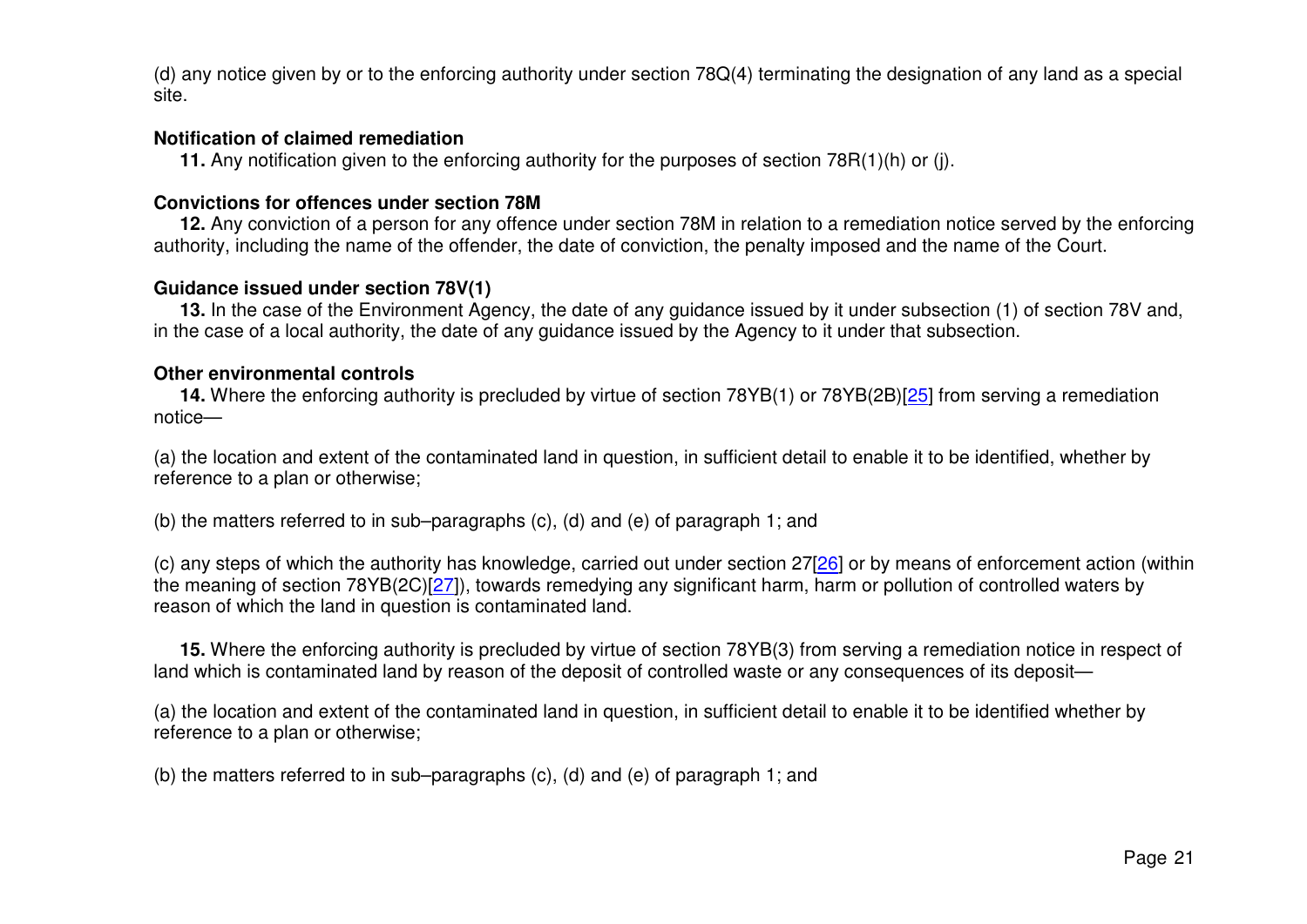(c) any steps of which the enforcing authority has knowledge, carried out under section 59[28], in relation to that waste or the consequences of its deposit, and in a case where a waste collection authority (within the meaning of section 30(3)[29]) took those steps or required the steps to be taken, the name of that authority.

**16.** Where, as a result of a consent given under Chapter 2 of Part 3 of the Water Resources Act 1991 (pollution offences), the enforcing authority is precluded by virtue of section 78YB(4) from specifying in a remediation notice any particular thing by way of remediation which it would otherwise have specified in such a notice,—

(a) the consent;

(b) the location and extent of the contaminated land in question, in sufficient detail to enable it to be identified, whether by reference to a plan or otherwise; and

(c) the matters referred to in sub–paragraphs (c), (d) and (e) of paragraph 1.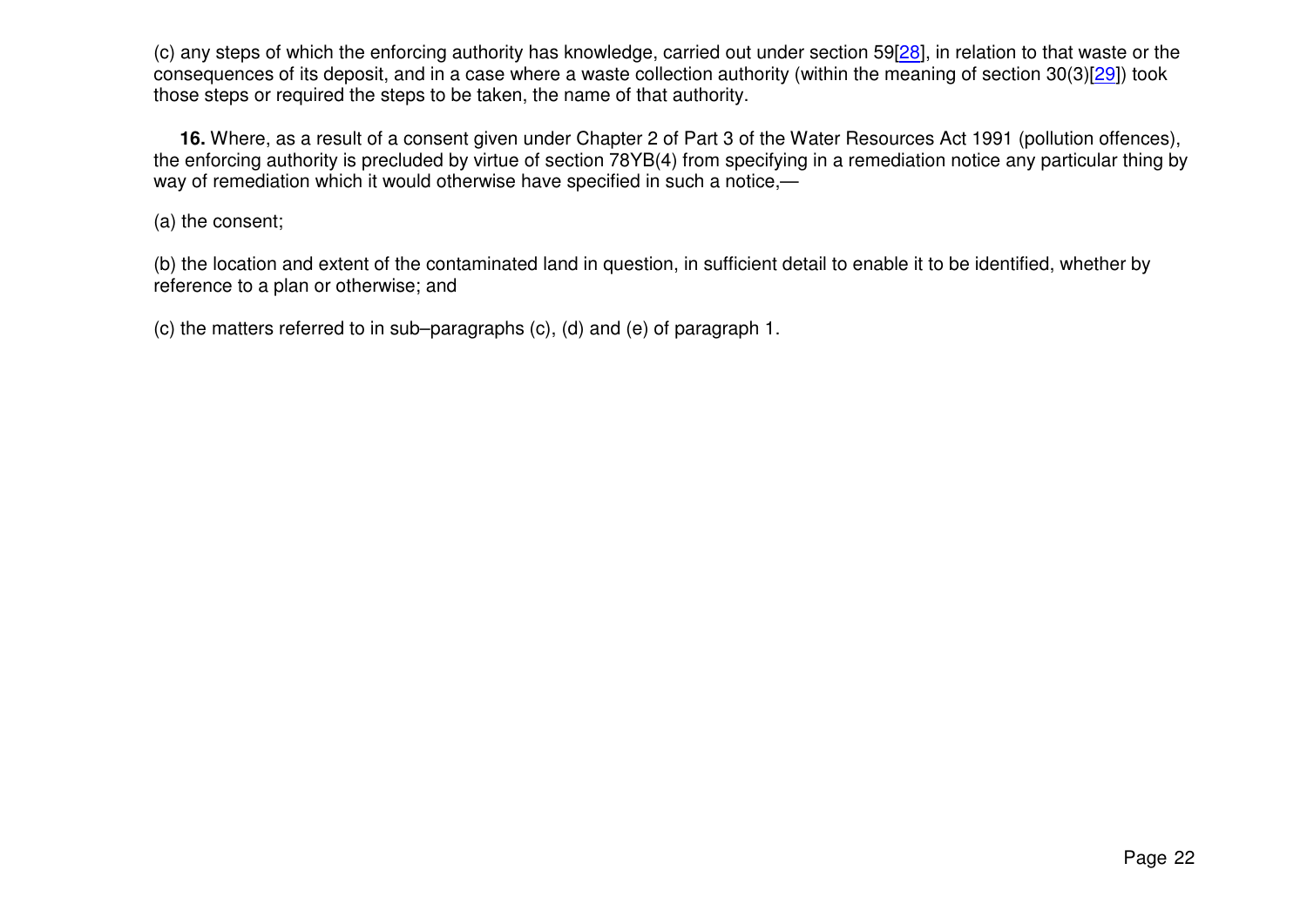# **Environmental Protection Act 199.**

78R. **— (1) Every enforcing authority shall maintain a register containing prescribed particulars of or relating to—** 

 **(a) remediation notices served by that authority;** 

 **(b) appeals against any such remediation notices;** 

 **(c) remediation statements or remediation declarations prepared and published under section 78H above;** 

 **(d) in relation to an enforcing authority in England and Wales, appeals against charging notices served by that authority;** 

 **(e) notices under subsection (1)(b) or (5)(a) of section 78C above which have effect by virtue of subsection (7) of that section as the designation of any land as a special site;** 

 **(f) notices under subsection (4)(b) of section 78D above which have effect by virtue of subsection (6) of that section as the designation of any land as a special site;** 

 **(g) notices given by or to the enforcing authority under section 78Q(4) above terminating the designation of any land as a special site;** 

 **(h) notifications given to that authority by persons— (i) on whom a remediation notice has been served, or (ii) who are or were required by virtue of section 78H(8)(a) above to prepare and publish a remediation statement,of what they claim has been done by them by way of remediation;** 

 **(j) notifications given to that authority by owners or occupiers of land— (i) in respect of which a remediation notice has been served, or (ii) in respect of which a remediation statement has been prepared and published,of what they claim has been done on the land in question by way of remediation;** 

 **(k) convictions for such offences under section 78M above as may be prescribed;**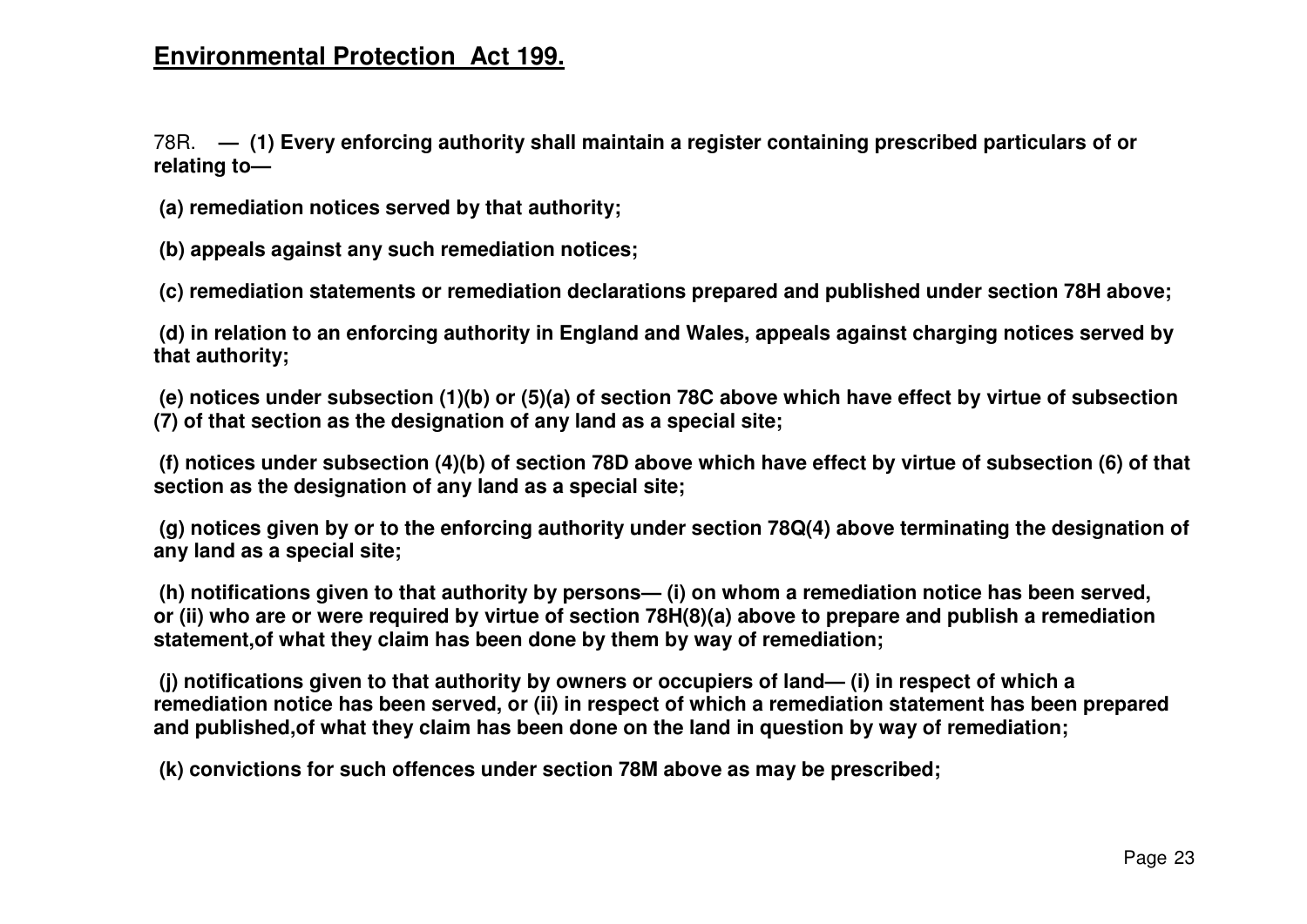**(l) such other matters relating to contaminated land as may be prescribed;** 

**but that duty is subject to sections 78S and 78T below.** 

 **(2) The form of, and the descriptions of information to be contained in, notifications for the purposes of subsection (1)(h) or (j) above may be prescribed by the Secretary of State.** 

 **(3) No entry made in a register by virtue of subsection (1)(h) or (j) above constitutes a representation by the body maintaining the register or, in a case where the entry is made by virtue of subsection (6) below, the authority which sent the copy of the particulars in question pursuant to subsection (4) or (5) below—** 

 **(a) that what is stated in the entry to have been done has in fact been done; or** 

 **(b) as to the manner in which it has been done.** 

 **(4) Where any particulars are entered on a register maintained under this section by the appropriate Agency, the appropriate Agency shall send a copy of those particulars to the local authority in whose area is situated the land to which the particulars relate.** 

 **(5) In any case where—** 

 **(a) any land is treated by virtue of section 78X(2) below as situated in the area of a local authority other than the local authority in whose area it is in fact situated, and** 

 **(b) any particulars relating to that land are entered on the register maintained under this section by the local authority in whose area the land is so treated as situated,** 

**that authority shall send a copy of those particulars to the local authority in whose area the land is in fact situated.** 

 **(6) Where a local authority receives a copy of any particulars sent to it pursuant to subsection (4) or (5) above, it shall enter those particulars on the register maintained by it under this section.**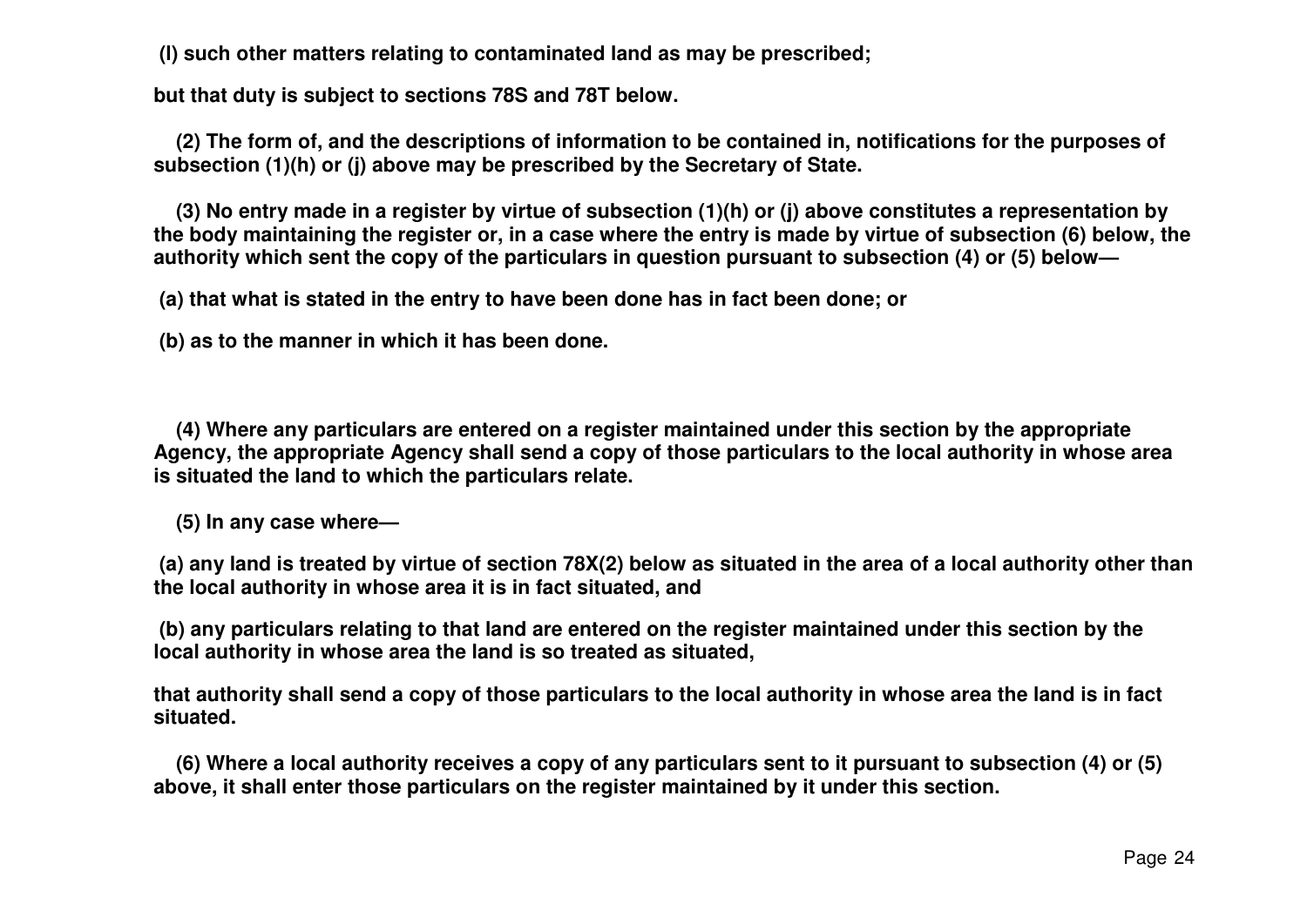**(7) Where information of any description is excluded by virtue of section 78T below from any register maintained under this section, a statement shall be entered in the register indicating the existence of information of that description.** 

 **(8) It shall be the duty of each enforcing authority—** 

 **(a) to secure that the registers maintained by it under this section are available, at all reasonable times, for inspection by the public free of charge; and** 

 **(b) to afford to members of the public facilities for obtaining copies of entries, on payment of reasonable charges;** 

**and, for the purposes of this subsection, places may be prescribed by the Secretary of State at which any such registers or facilities as are mentioned in paragraph (a) or (b) above are to be available or afforded to the public in pursuance of the paragraph in question.** 

 **(9) Registers under this section may be kept in any form.**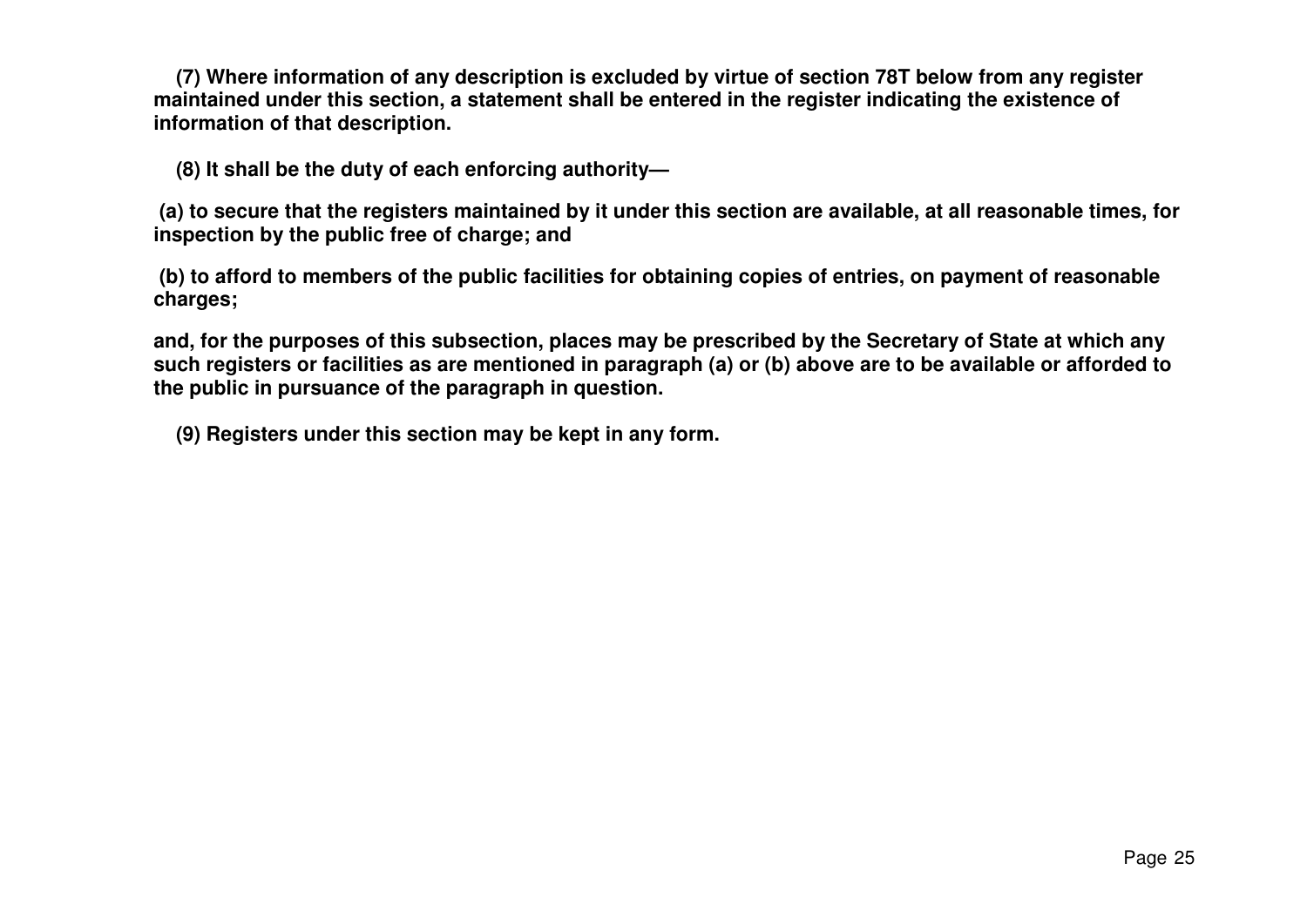# **Annex 4 Guide to Regulations Circular 01/2006Public Registers**

# **71**

Section 78R requires each enforcing authority to keep a public register. The public register is intended to act as a full and permanent record, open for public inspection, of all regulatory action taken by the enforcing authority in respect of the remediation of contaminated land, and will include information about the condition of land.

# **72**

As records of regulatory activity, registers are broadly similar in purpose to, and part of the suite of, registers kept in relation to other environmental protection controls, including those kept under Part 1 and Part 2 of the Act (IPC etc, and waste regulation); and planning registers kept under the Town and Country Planning Acts, which may also contain valuable information relevant to the condition of land in particular locations.

# **73**

The Agency register is to be kept at the Agency office for the area in question, and the local authority register is kept at the authority's principal office (regulation 13).

# **Content of the Registers**

# **74**

Section 78R(1) specifies what material is to be entered on the register. It leaves the details of that material to be prescribed in regulations. These details are set out in Schedule 3.

### **75**

It is good practice to ensure that the register is so organised that all the entries relating to a particular site can be readily consulted in connection with each other.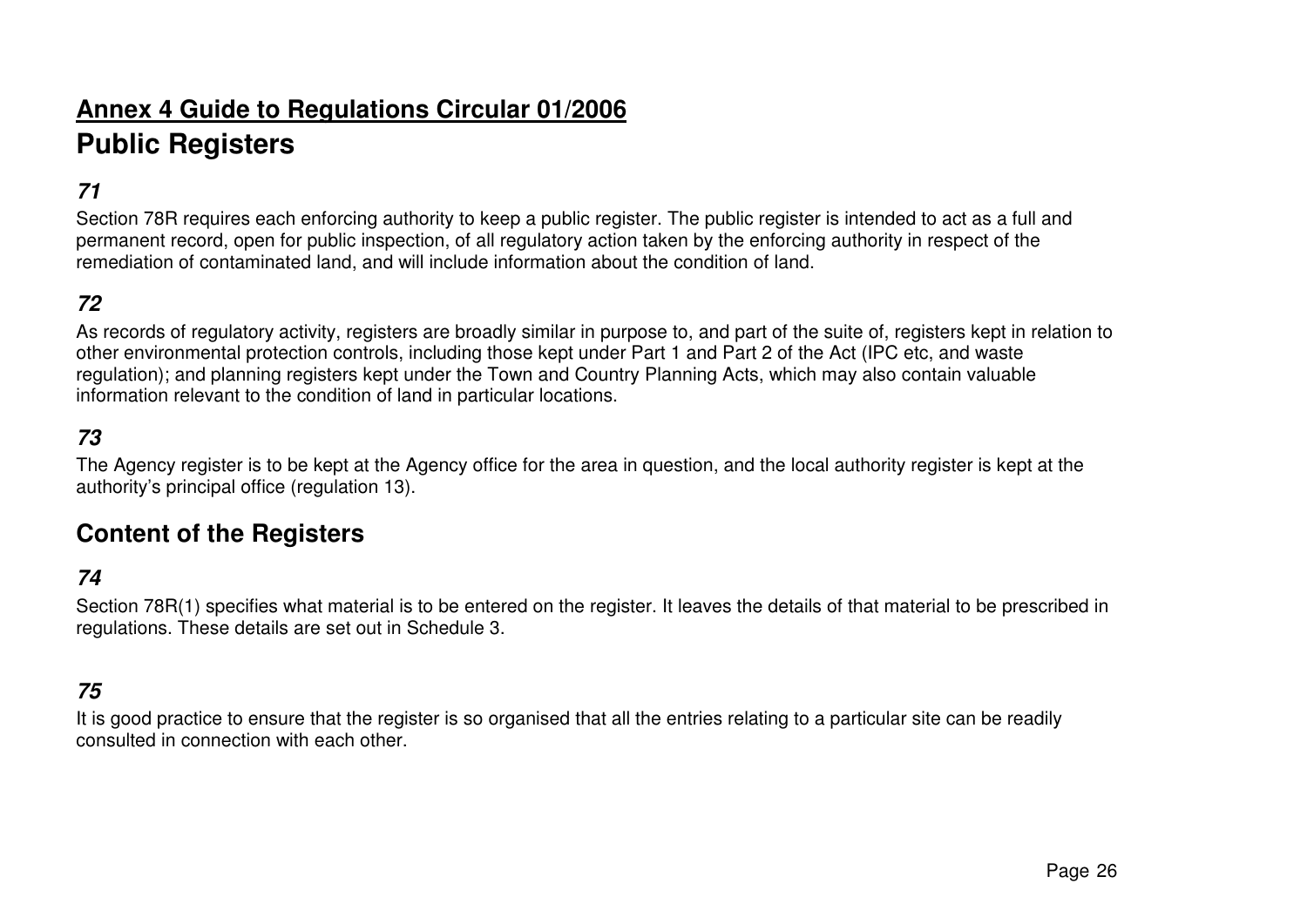# **76**

Schedule 3 requires registers to include full particulars of certain matters, rather than copies of the various forms of notice and other documents listed. However, there is no legal objection to authorities placing a copy of the various documents on the register. Any document not placed on the register may, in any case, be accessible under the Environmental Information Regulations 2004 (S.I. 2004/339).

## **INFORMATION ABOUT REMEDIATION**

# **77**

For a **remediation notice**, the effect of regulation 13 and Schedule 3 is that the following information must be placed on the register:

#### **Site information**

(a) the location and extent of the contaminated land sufficient to enable it to be identified; this requirement would ideally be met by showing its address and the estimated area in hectares, together with a plan to a suitable scale and a National Grid reference;

 (b) the significant harm, pollution of controlled waters, or harm attributable to radioactivity by reason of which the land is contaminated land;

 (c) the substances by reason of which the land is contaminated land and, if any of the substances have escaped from other land, the location of that other land;

(d) the current use of the land in question;

### **Remediation information**

(e) the name and address of the person on whom the notice is served;

(f) what each appropriate person is to do by way of remediation, and the periods within

which they are required to do each of the things;

# **78**

In cases where site investigation reports obtained by or provided to the authority, which relate to the condition of land or any remediation action, are likely to be publicly accessible under the Environmental Information Regulations, it would also be good practice to include a reference to such information. The entry could include:

(a) a description of the information,

(b) the date on which it was prepared,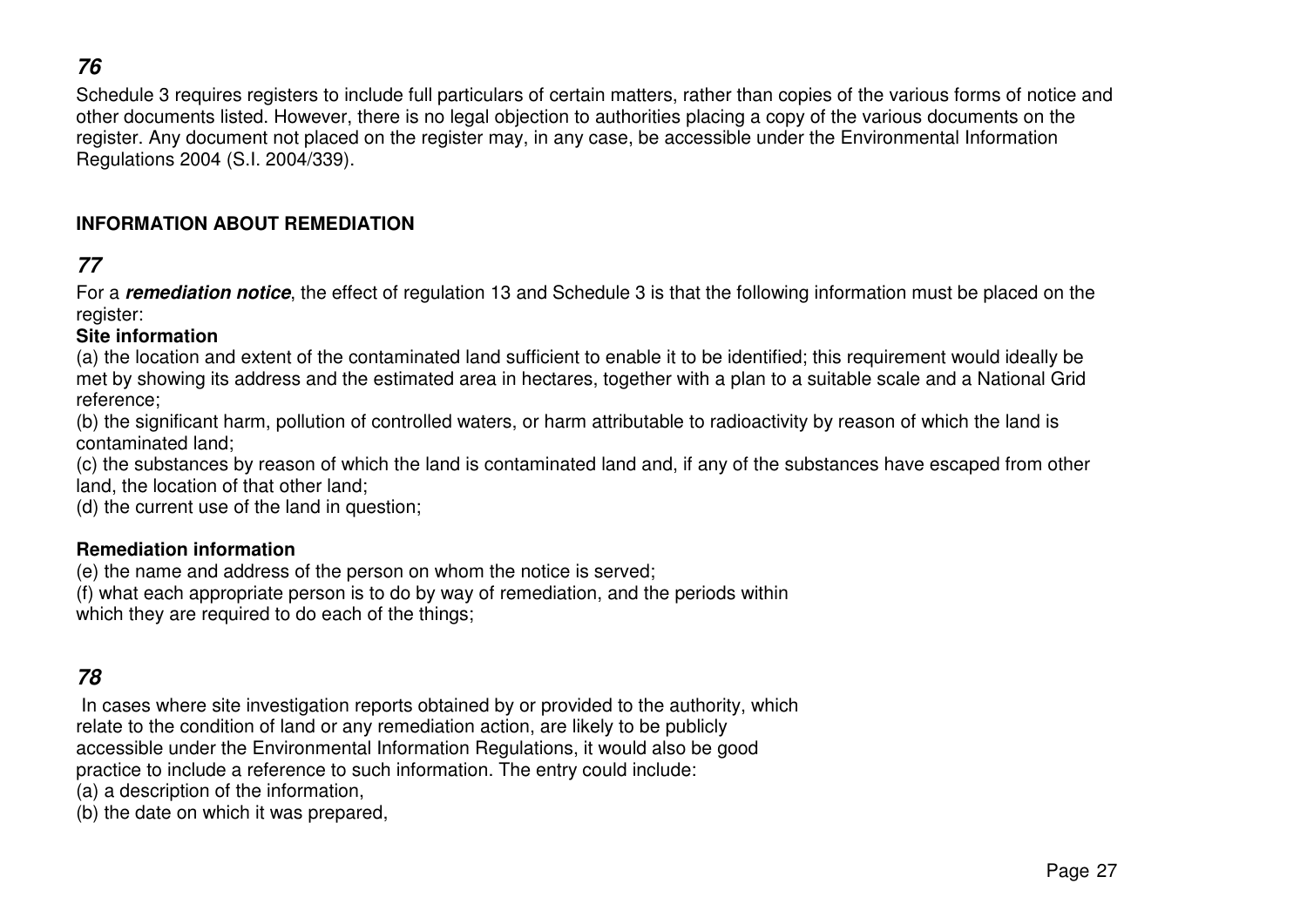(c) the person by whom and for whom it was prepared, and (d) where it is available to be inspected or copied.

# **79**

It is also good practice for the remediation particulars referred to in paragraph 77(f) above to include an indication of whether the action required was "assessment action", "remedial treatment action" or "monitoring action" (see the definitions of these terms in paragraph C.8 above of Chapter C of the statutory guidance, reflecting section 78A(7)).

# **80**

For **remediation declarations, remediation statements** and **notifications of claimed remediation** (that is notifications for the purposes of section 78R(1)(h) or (j)), the requirement is to enter full particulars of the instrument in question, together with the site information described at paragraphs 77(a)-(d) above. This means that the registers should show, in addition to the date of the instrument and the site information, at least:

 (a) for **remediation declarations** (see paragraphs 4 and 5 of Schedule 3): the reason why the authority was precluded from specifying a particular remediation action (where, therefore, in the case of pollution of controlled waters, the authority considered that remediation of pollution was precluded on the basis that it would be unreasonable, having regard to the nature of that pollution, the register will show why the authority considered that the contamination was not significant);

 (b) for **remediation statements** (see paragraphs 6 and 7 of Schedule 3): the remediation action that has been, is being or will be taken, the timescale for that action and the details of the person who is taking it;

 (c) for **notifications of claimed remediation** (see regulation 13(2)) and paragraph 11 of Schedule 3): the remediation action that is claimed to have been taken, the timescale of that action and the details of the person who claims to have taken it.

# **81**

In respect of notifications of claimed remediation, it is open to the person giving the notification to include additional material. In particular, it will be in the interests of both regulators and those giving the notifications to include, in addition, an indication of what the work carried out was intended to achieve; a description of any appropriate quality assurance procedure adopted relating to what has been claimed to be done; and a description of any verification measures carried out for the purpose of assessing the effectiveness of the remediation in relation to the particular significant harm, pollution of controlled waters or harm attributable to radioactivity to which it was referable.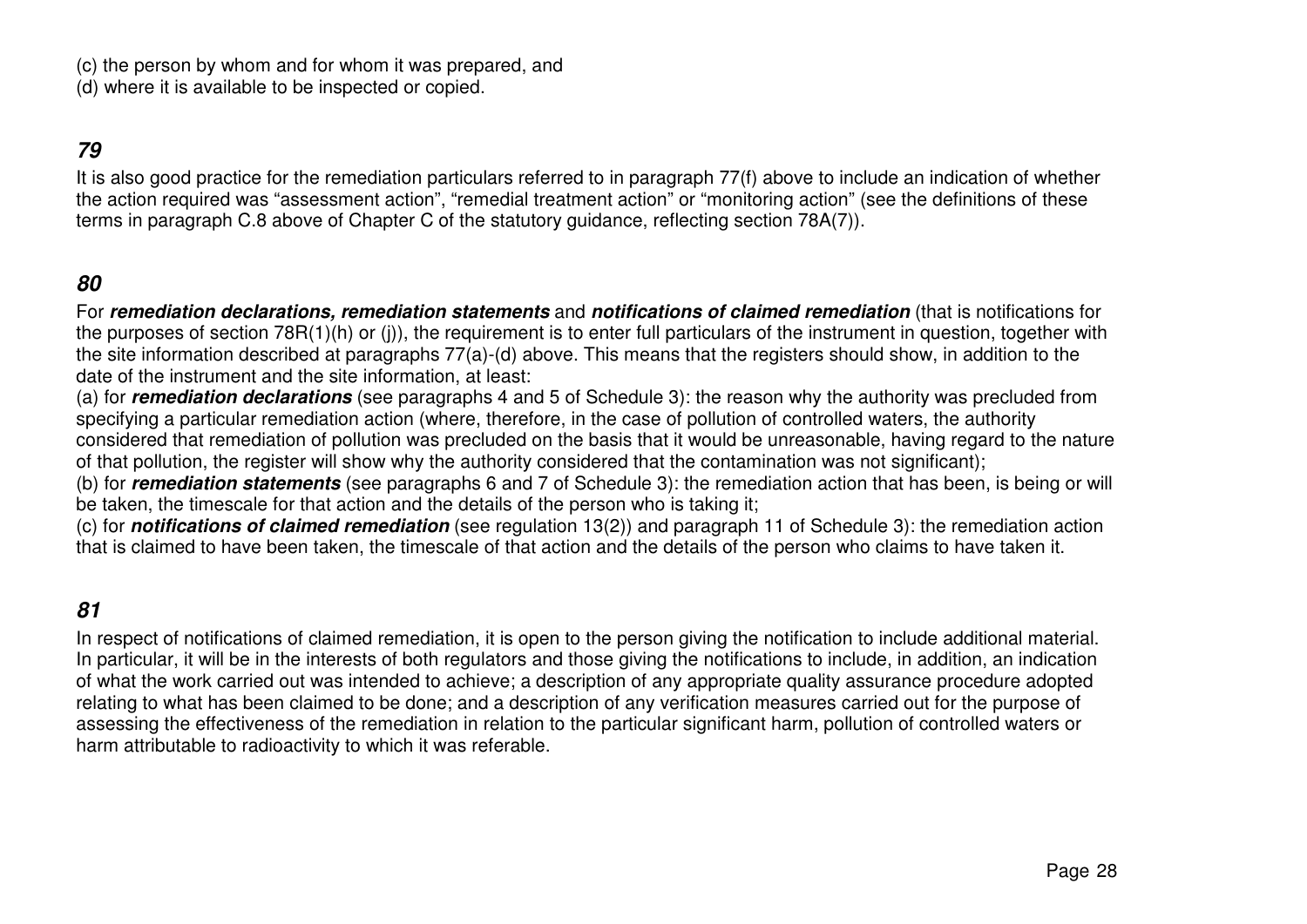# **82**

Section 78R(3) makes clear that an entry in the register relating to notifications of claimed remediation in no way represents any endorsement or confirmation by the authority maintaining the register that remediation measures have been carried out nor, therefore, that land is no longer contaminated land. It would be good practice to ensure that this disclaimer is clearly associated with all entries of this kind.

# **83**

**Other environmental controls:** The register is required, by paragraphs 14 and 15 of Schedule 3, to include information in cases of the three situations where a site may be formally identified as contaminated land but is dealt with under certain other controls, instead of under Part 2A (see sections 78YB(1), 78YB(2B) and (3)). These other powers are section 27 in Part 1 of the Environmental Protection Act 1990 (Integrated Pollution Control), enforcement action under Pollution Prevention and Control Regulations and section 59 in Part 2 of the 1990 Act (waste management licensing). In all cases, the register is required to include, in addition to the site information described in paragraphs 77(a)-(d) above particulars of any steps about which the enforcing authority knows that have been taken under those other powers.

# **84**

The register is also required, by paragraph 16 of Schedule 3, to include information about any cases where particular remediation actions cannot be specified in a remediation notice because they would have the effect of interfering with a discharge into controlled waters for which consent has been given under Chapter 2 of Part 3 of the Water Resources Act 1991 (see section 78YB(4)). In addition to the site information described in paragraphs 77(a)-(d) above, the register is required to give particulars of the discharge consent.

#### **OTHER INFORMATION Special sites**

### **85**

Where the land is a special site, the register should include the information required in respect of any other site. In addition, under paragraph 10 of Schedule 3, the register is required to include:

 (a) the notice designating it as such (given by a local authority under section 78C(1)(b) or 78C(5)(a), or by the Secretary of State under section 78D(4)(b));

(b) an identification of the description of land under which it is a special site (see regulations 2 or 3 and Schedule 1);

(c) any notice given by the appropriate Agency of its decision to adopt a remediation notice;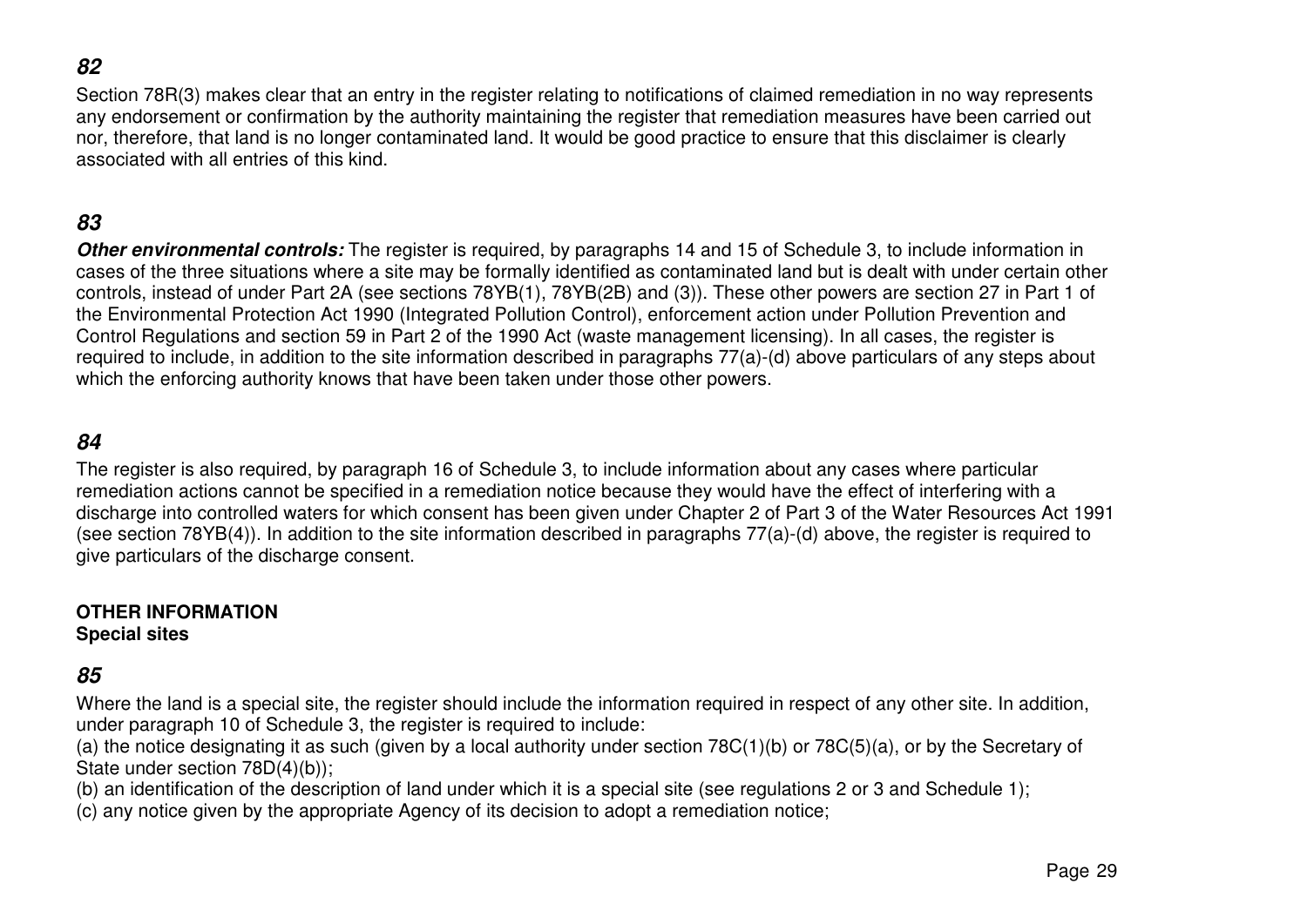(d) any notice given by or to the enforcing authority under section 78Q(4) terminating the designation.

## **Agency site-specific guidance**

# **86**

Under paragraph 13 of Schedule 3, the register is required to include the date of any site specific guidance issued by the Environment Agency under section 78V(1). Where such site-specific guidance exists, information in it may be required to be available to the public under the Environmental Information Regulations. Where this is likely, it would be goodpractice to include a reference to where it is available to be inspected or copied.

### **Appeals against a remediation notice**

# **87**

Where a person on whom a remediation notice has been served appeals against that notice, the register is required, under paragraphs 2 and 3 of Schedule 3, to include full

particulars of:

 (a) any appeal against a remediation notice, including the date and the name and address of the appellant; and (b) the decision on such an appeal.

### **88**

It would also be good practice to include on the register any Court decisions, including an application for judicial review, which may relate to an appeal against a remediation notice.

#### **Appeals against a charging notice**

# **89**

Where the owner or occupier of any land appeals to the county court under section 78P(8) against a notice charging costs to be recovered by the enforcing authority on his land, the register is required to contain full particulars of: (a) any appeal against a charging notice; including the date and the name and address of the appellant; and (b) the decision on such an appeal.

### **Convictions**